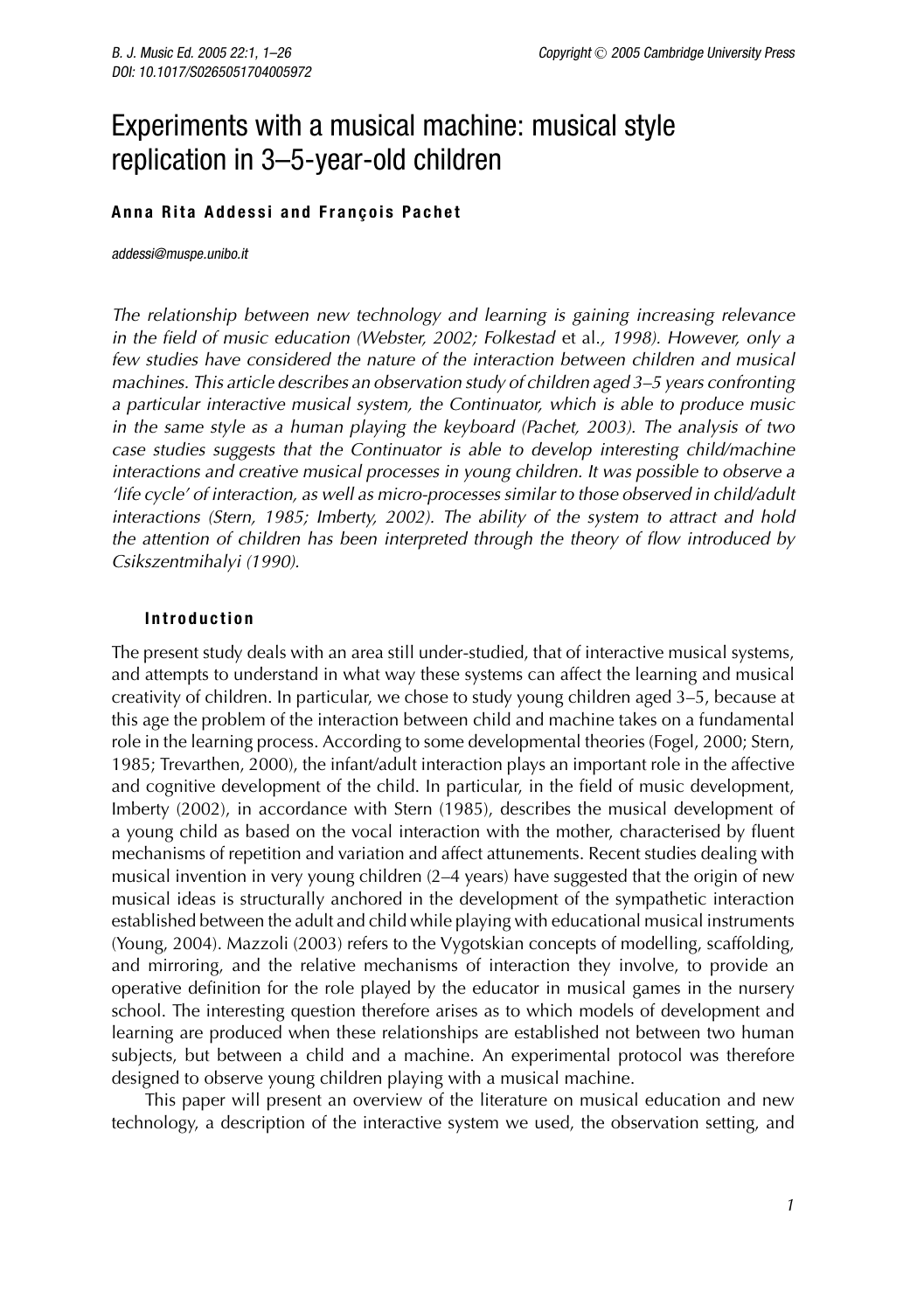an analysis of two case studies. We will then draw some conclusions regarding the psychological and pedagogical implications of our study.

# **Music education and new technology**

The relationship between new technology and learning is gaining increasing relevance in the field of music education. The new technologies have been viewed by researchers as pedagogical tools (Webster, 2002), or as 'transparent' instruments that allow children, even outside the schoolroom, to make and produce music (Folkestad *et al.*, 1998). Many studies have also documented the impact of new technologies on the music curriculum and its teaching methods (e.g. British Journal of Music Education, 14/2, 1997; Les Dossiers de l'ingénierie educative, 43, 2003).

This subject also has a more theoretical aspect, regarding the relationship between new technological language and the development of knowledge (De Kerckhove, 1993; Maragliano, 1999; Turkle, 1984). The questions most frequently asked are: What are the learning modalities determined by digital communication? What are the new 'cognitive frames' that new technologies are creating, in other words the context in which children develop the processes of music learning and perception?

Within the issues presented above is an area still rather under-studied, that of interactive musical systems. From this point of view, studies in the domain of artificial intelligence are producing interesting results (e.g. Camurri & Coglio, 1998; GRM, 2000; IRCAM-MusicLab, 2002). Only a few studies have observed the nature of the interaction between children and musical machines 'in the field', especially in the pre-school age range (e.g. Mazzoli, 2001).

# **Interactive reflective musical system: the Continuator**

In our study we used a particular system, the Continuator, developed at the Computer Science Laboratory, Sony, in Paris (Pachet, 2003), which was originally designed in the context of developing new tools for improvised music. This system is able to produce music in the same style as a human playing the keyboard, like a sort of sound mirror. An important consequence of this design is that the phrases generated by the Continuator are similar but different from those played by the users.

To illustrate the working of the Continuator, a simple musical example is given below (Fig. 1). The example is notated exactly as it is played, i.e. without rhythmic quantisation. This shows how the Continuator adapts quickly to arbitrary styles and is able to generate musical material that 'sounds like' the user input on a relatively small scale. In the standard mode, the system receives musical Midi input from one musician. The output of the system is itself sent to a Midi synthesiser and then to a sound reproduction system. The system is essentially a sequence continuator: the note stream of the musician is continuously segmented into musical phrases. Each phrase is sent asynchronously to a phrase analyser, which builds up a model of recurring patterns. In reaction to the played phrase, the system immediately generates a continuation, according to the database of patterns already learnt. Issues related to capturing higher-level structure are not discussed here as they are not relevant for our purpose (see Pachet, 2003 for more details). The Continuator keeps on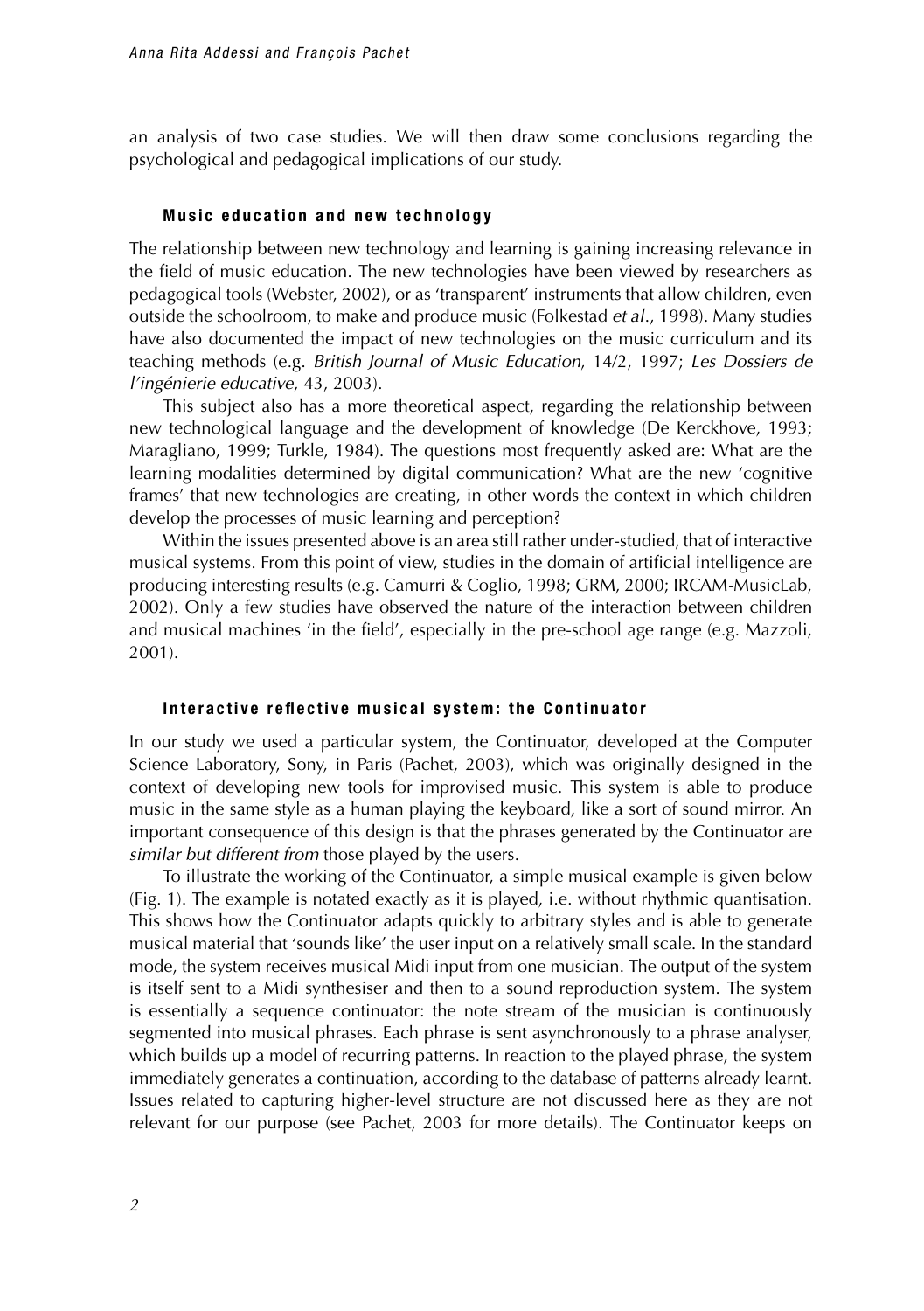

Fig. 1 A simple melody (top stave) is continued by the Continuator in the same style

learning from whatever input is given. As a consequence, the behaviour of the system improves over time.

The basic playing mode of the Continuator is a particular kind of turn-taking between the user and the system that is governed by three principles:

- 1. Automatic detection of phrase endings. The Continuator detects phrase endings by using a (dynamic) temporal threshold (typically about 400 milliseconds). When a time lapse exceeds this threshold, the Continuator takes the lead, and produces a musical phrase.
- 2. The duration of the phrase generated by the Continuator is parameterised, but in most cases the duration is set to be the same as the duration of the last input phrase.
- 3. Priority is given to the user. If the user decides to play a phrase while the Continuator is still playing, then the system will stop and return to listening mode (and eventually apply principle 1 again).

Experience with the system has shown that these rules are usually easily learned by the user in an implicit way – the behaviour of the system is usually obvious, even for children.

Many projects have been undertaken to propose ways of enabling young children to play music, with the goal of developing musical abilities early by designing musical instruments that are easier to play than conventional ones (IRCAM-usicLab, 2002; Weinberg, 1999), or by developing tools that allow children to become instrument designers themselves (Resnick et al., 1996). Many of the features we thought were exciting for professional musicians, such as the organic capacity of the system to learn musical styles and its ability to respond in real time, proved just as exciting for non-musicians and young children. In all cases, the main lesson learned from these experiments is that it is worthwhile to design and use a particular class of interactive systems – we call them *reflective* – for music education: systems in which the user, regardless of skills, competence level, and musical goals, is confronted by a developing 'mirror' of him- or herself. This unusual situation creates strong subjective feelings that we believe can be exploited for enhancing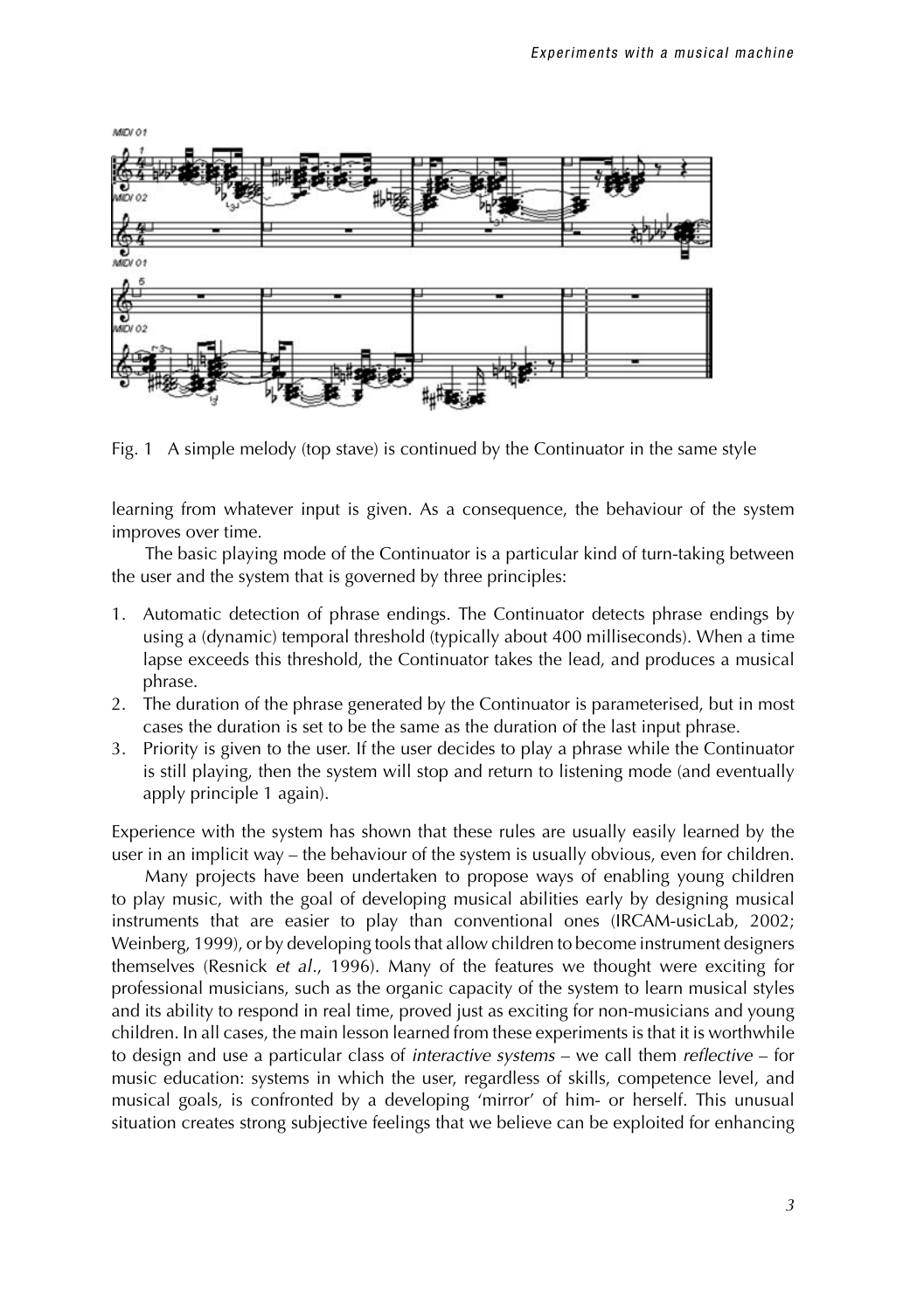musical creativity and for teaching musical skills in general. The core concept of this approach is to teach powerful – but complex – musical processes indirectly by putting the user in a situation where these processes are developed not by the user, nor by the machine, but by the interaction between the two.

An experiment was conducted by the second author in Paris with eight children aged 3 and 4 years, who were invited to play a keyboard. When the children showed signs of boredom, the keyboard was connected to the Continuator. A certain number of interesting points were observed in this experience, relating to the power of attraction/addiction, the increase in time of attention, and the development of analytical behaviour (Pachet & Addessi, 2004).

# **The study with children and the Continuator**

An experimental protocol was subsequently established to observe systematically some interesting aspects of behaviour noted during the first experience, in relation both to the age of the children (3–5) and to the amount of exposure to the experience, and also taking into account whether the children were playing alone or together with another child. From a psychological and pedagogical point of view, the general aim was to study the nature of the interaction between the children and the system, the kinds of musical behaviours that developed, and how interactive systems can be used in the educational field to stimulate creativity and the pleasure of playing.

The observation was trialled in the nursery school 'La Mela' of Quarto Inferiore (Granarolo, Bologna, Italy), in collaboration with the Istituto Comprensivo of Granarolo. The collaborators consisted of a teacher from the school who is also a lecturer at the Faculty of Education, University of Bologna, two graduates in Education, the other teachers of the school and the children's parents.

Method

Observation of video recordings and photos

Taking into account the age of the children (3–5 years), and wishing to provide a setting where the children felt at ease, we chose the observation method, which allowed us to observe the conducts of the children without disrupting their daily routine at the nursery. The term 'conduct' refers here to the French term 'conduite' as used and scientifically defined by Pierre Janet, Jean Claparède and Jean Piaget.<sup>1</sup> Controlled observation is possible, according to Piaget's 'quasi experimental' procedure, by means of continuous and systematic observation of the children's conducts in the field, taking into account various hypotheses and monitoring defined variables (Camaioni et al., 1988). In our experiment the variables were: the 'partners' with whom the children were invited to played (the keyboard alone, the Continuator, another child), the exposure to the experience (once daily for 3 consecutive days), and the age of the children (3–5 years).

# Audio recordings

We also collected audio recordings of the improvisations played by the children and the Continuator, to aid the analysis of the musical 'process' (i.e. the transformations of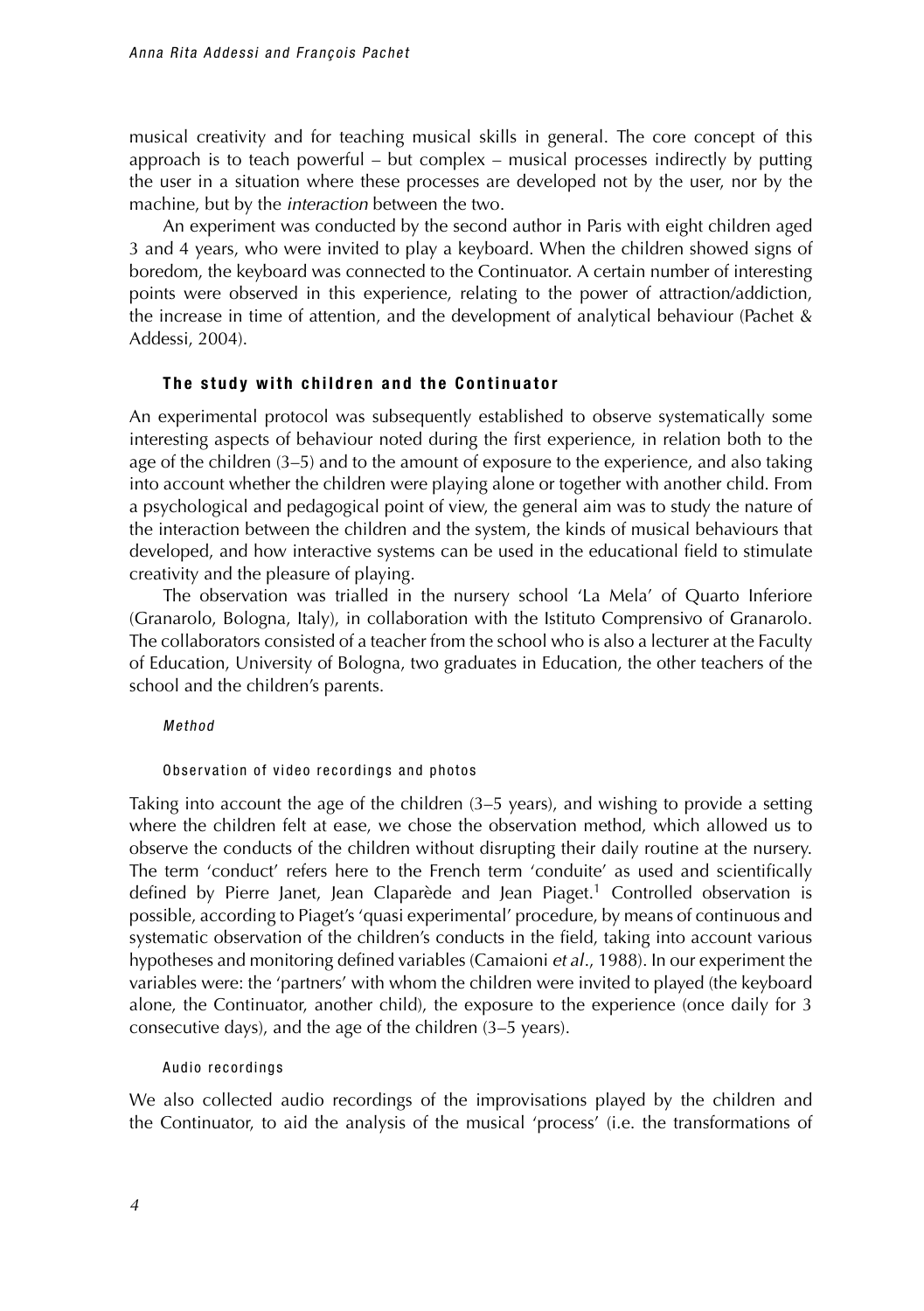the children's musical improvisations that took place during each successive session) and 'product' (i.e. the improvisations themselves) (Mialaret, 1997; Folkestad et al., 1998).

### Drawings

The children were asked to draw the experience one week after the video recording.

### Questionnaire

The parents were asked to complete a questionnaire about the musical taste and experience of their children, and about their interaction with computer, TV and hi-fi.

### Profile of the children

The teachers provided psychological and educational profiles of all the children involved.

# Equipment

We used: the Continuator, a laptop computer, a Roland ED PC-180A keyboard as the interface, a Roland expander, a pair of amplified loudspeakers, a video camera, and a digital camera. The basic playing mode of the Continuator was the particular kind of turntaking described above. The duration of the phrases played by the system was set to be the same as the duration of the last input phrase played by the child. These parameters were set without explicitly telling the users.

### Procedure

The observation was preceded by a short meeting between the operators and the children. The meeting lasted about 20 minutes and was held in groups (two groups of approx. 15 children each). The aims of the meeting were to introduce the staff to the children, to get to know the children, and to prepare them for the experimental activities. During this meeting games were played, also involving the keyboard and the Continuator.

The video observation took place in the days following the meeting. Video and audio recordings were made in the small library of the school. The keyboard was placed on a table in front of the children and the portable computer on a nearby table. A video camera (not visible to the child) was positioned in front of him/her, in order to record both hands and face. One collaborator worked with the video camera, while another worked with the children and the computer. The sessions were individual (1 child) or in pairs (2 children). The children were supervised in the library by the operator or by the teacher. The operator gave the assignment to the child (if necessary he turned on the computer), and while the child was working, he either stayed in the same room and kept busy (reading, tidying), or left the room. The children were left increasingly on their own until the third session, when they were alone in the room. The children were asked to play in 4 different ways: with the keyboard alone, with the Continuator, with another child, and finally with both another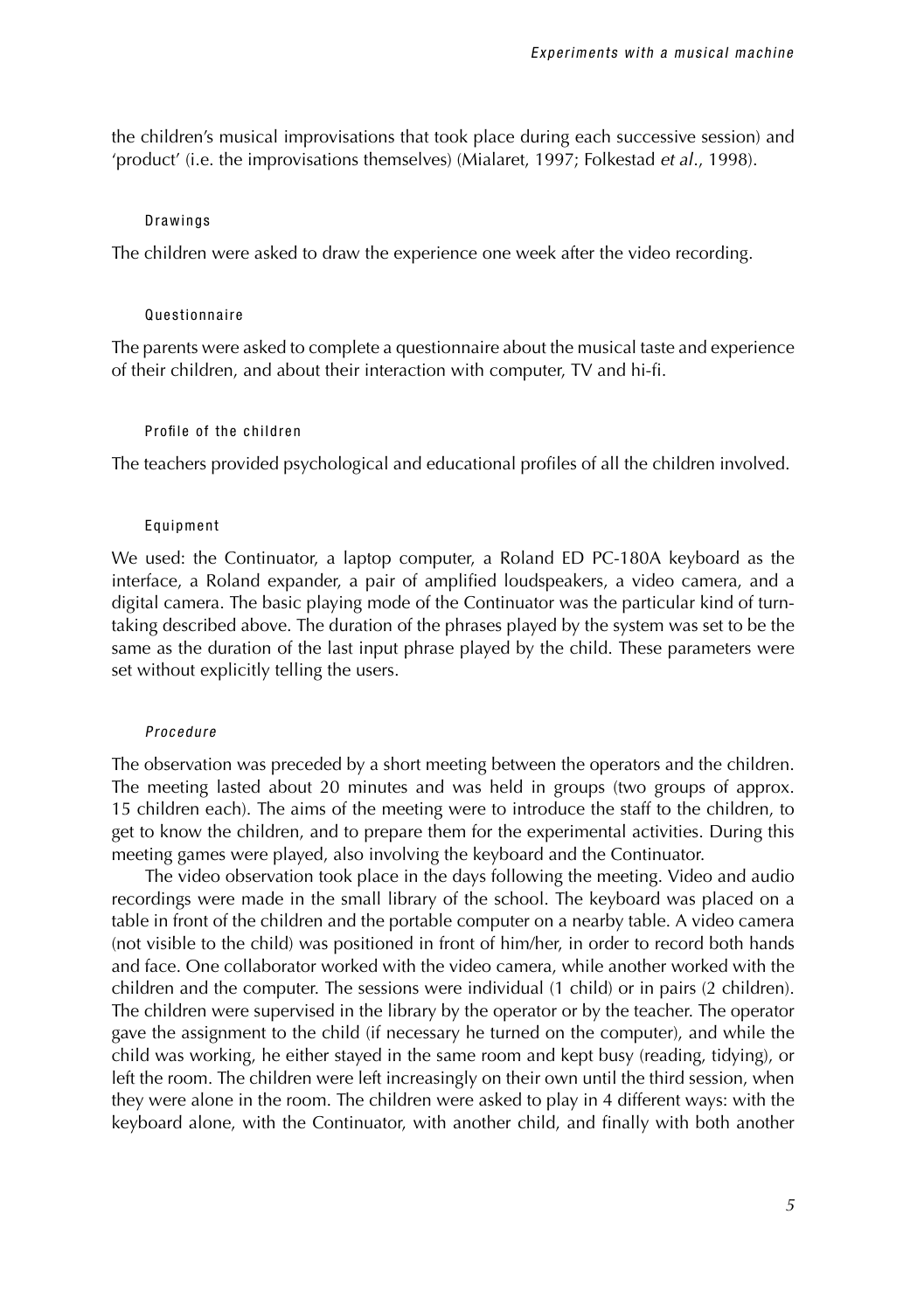child and the Continuator. The operator asked the child to perform the following 'musical games':

The child alone:

Task <sup>1</sup>: 'Play the keyboard for as long as you like. When you are tired, call me'. Task <sup>2</sup>: 'Play the keyboard for as long as you like and it will answer you. When you are tired, call me'. (For this task the operator activated the Continuator through the computer.)

The child with another child:

Task <sup>3</sup>: 'Play the keyboard together for as long as you like. When you are tired, call me'.

Task <sup>4</sup>: 'Play the keyboard for as long as you like and it will answer you back. When you are tired, call me'. (For this task the operator activated the Continuator through the computer.)

The tasks were given in random order to make sure that the different tasks were not always performed in the same order. If the children asked to play with a friend or to start with one particular task they were allowed to do so. The list of tasks was in any case modified so that in the next session a child would not repeat the tasks in the same order. All sessions were recorded on video. The music played by the children and the systems was recorded by the same system. After one week the children were asked to draw a picture of the experience. At the same time, their parents were asked to complete a questionnaire. The teachers were asked for a profile of each child.

### **Participants**

The observation was carried out with 27 children (13 boys, 14 girls). Nine children performed all 4 tasks in all 3 sessions: 3 aged 3 years (1 girl, 2 boys), 3 aged 4 years (2 girls, 1 boy), and 3 aged 5 years (1 girl, 2 boys). The other children only took part in the tasks in pairs, or in free sessions, which were also recorded on video. The children all participated on a voluntary basis and were from two different school classes. Care was taken not to diverge from their normal daily routines. The job of the operator was to check that the children completed the protocol, with the tasks in random order. This fluid organisation of the protocol made it possible to fit the experiment into their normal school routine in a natural way, allowing us to observe them under everyday conditions and encouraging the children to express themselves in a relaxed and spontaneous fashion. This was made easier by the organisation at La Mela school, which was based on modules and open class projects, offering the children a high level of autonomy.

### Data analysis

The data collected were wide-ranging and interesting, and stimulated us to go more deeply into certain aspects, some of which had not been foreseen in the original protocol.

The video recordings were analysed as follows. First of all, they were watched by two independent observers who extracted the most significant parts and divided them into thematic areas: 'Interaction with the system', 'Listening and aesthetic experience', 'Ways of playing', 'Exploring the instrument', 'Joint attention', 'Musical improvisations'. This step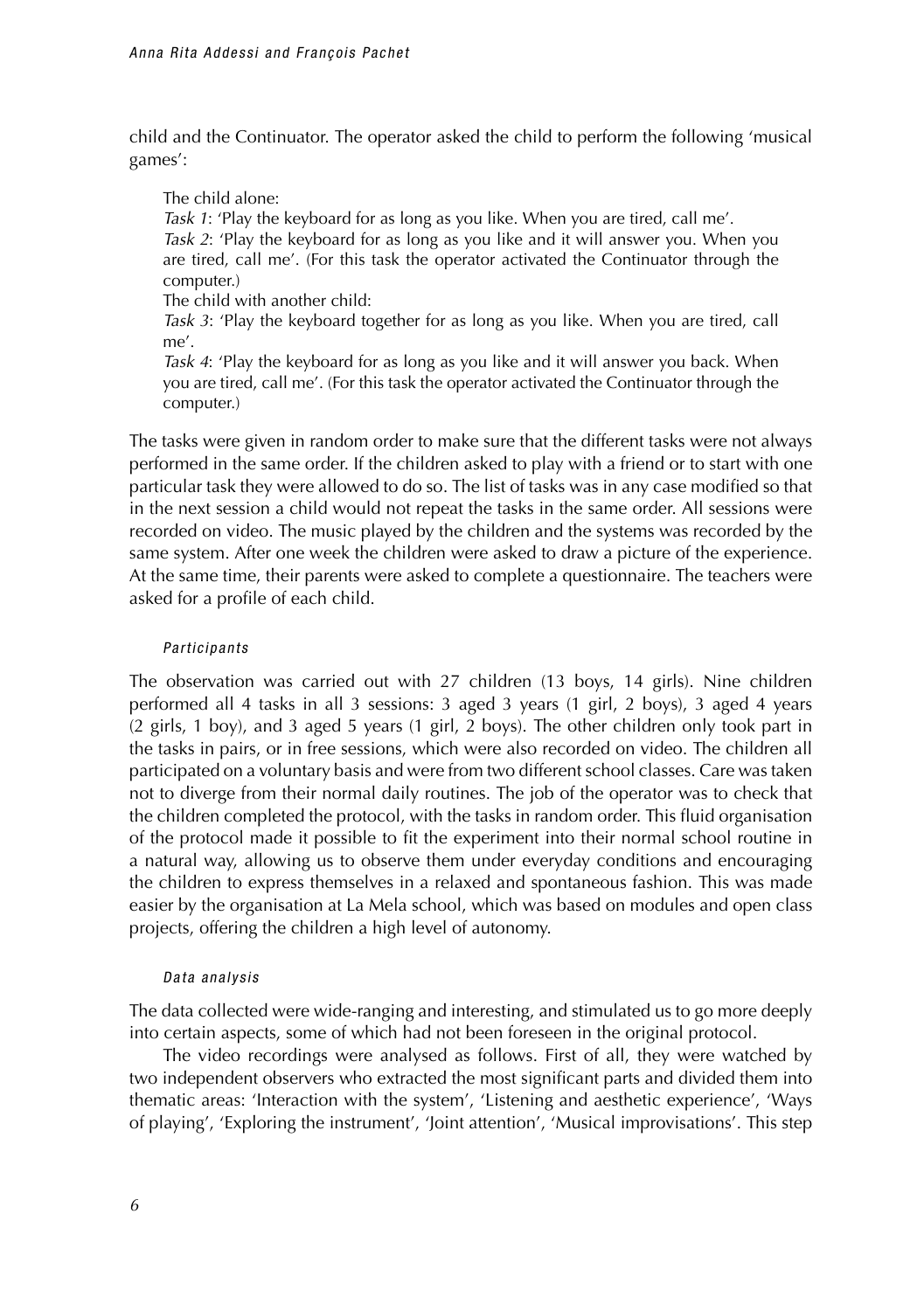



was taken in order to give us an overall idea of the material we had gathered and to highlight any aspects not foreseen in the original objectives. The videos were edited to enable us to study side by side the 9 children who had completed the whole protocol. After watching the videos, and referring to the notes taken while making them, two case studies were selected for their interesting and contrasting characteristics. They were both boys of the same age: the marked contrast in certain of their conducts led us, in fact, to rethink our conclusions about the variables sex and age. The analysis focused in particular on the nature of the interaction between child and system, and on the evolution of this interaction during the course of the three sessions. A descriptive analysis was made to help us select some of the most significant moments, varying in duration from around 20 seconds to 2 minutes, which were then subjected to a micro-analysis; this also enabled us to build a dynamic profile of the evolution of the interaction. The duration of each task was measured to assess the attention span in relation to the different partners the child had played with.

A descriptive analysis was then made of the 7 other children who had completed the whole protocol. The attention span of the children was measured for each task. The most interesting data observed in the two case studies were compared with the other children by means of an observation grid. In this paper we report some examples of the thematic areas that emerged, together with the results of the analysis of the two case studies.

# Results: general aspects

### Interaction with the system

The most common types of interaction identified were sensory-motor (touching and handling), symbolic (e.g. dramatisations, 'let's pretend') and rule-based. The children danced, sang, listened, went through different emotional tones, and often expressed aesthetic opinions. They tried to understand the rules of the system. They listened carefully in order to create 'musical' dialogues with the system. They sometimes even narrated a story while listening to the Continuator (Fig. 2a).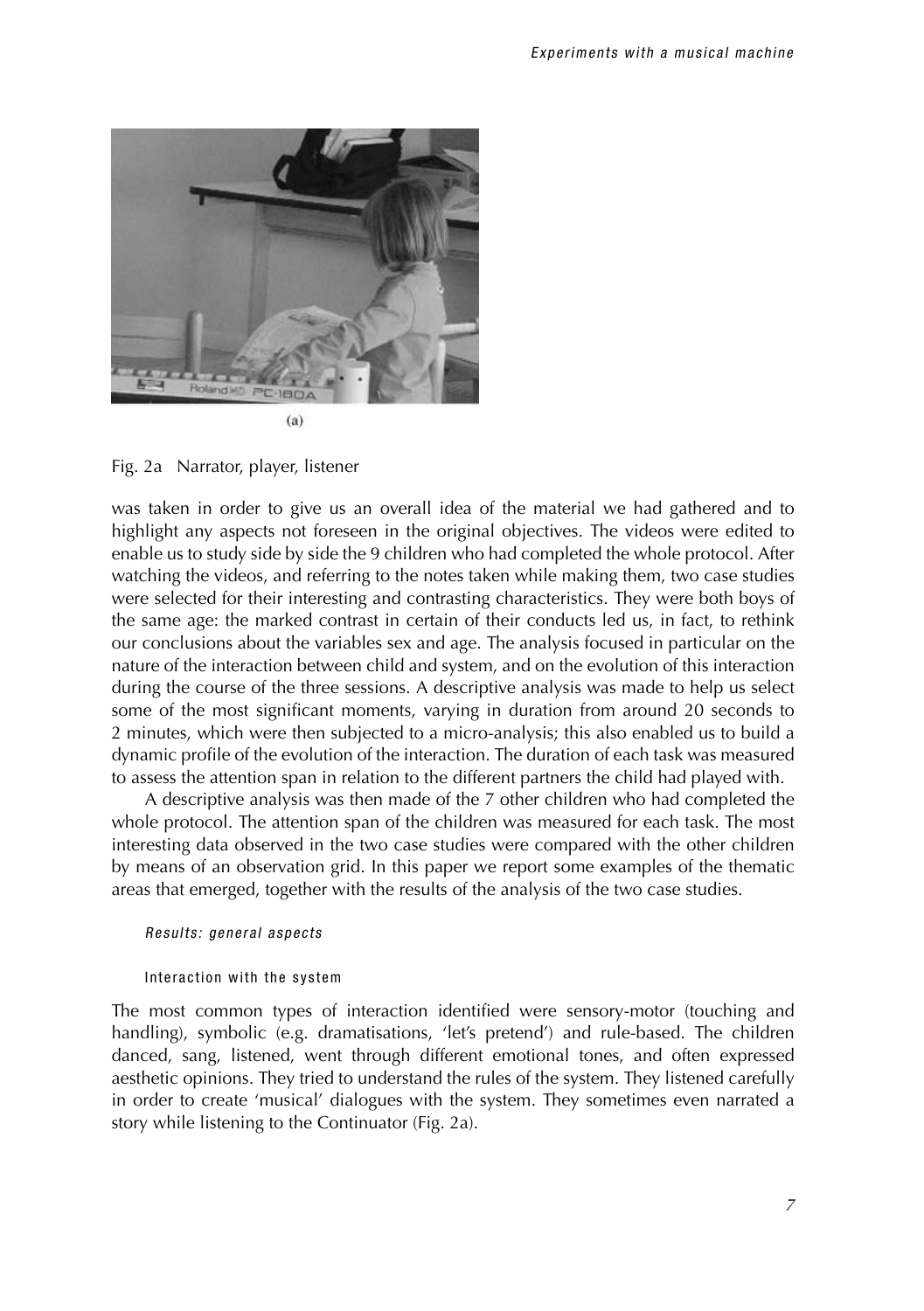

Fig. 2b They listen to the keyboard as it answers, and share their perplexity. Fig. 2c Joint attention – 'Aspetta': one girl stops her friend in order to listen to the machine

# Relationship between pairs of children and the system

Of particular interest are the relationships established between the two children when playing together, and between them and the system: playing, listening, exploring together, watching the partner's reactions, playing separately, alternating, or conflicting (Fig. 2b). A typical situation encountered was the phenomenon of 'joint attention': more precisely, one of the children would force the other to stop playing in order to listen to the situation. We call this situation 'Aspetta' (the Italian word for 'wait') (Fig. 2c).

# Listening and aesthetic experience

The listening was very careful, both to the replies given by the system and to their own work. Sometimes the listening gave rise to moments of sheer ecstasy, sudden outbursts of joy, and excitement (Figs. 2d and 2e). Another child, Alberto, listened to the system and exclaimed: 'E bellissimo!' ('It's wonderful!').

### Ways of playing; exploring the instrument

The children explored the keyboard and means of making sound in a myriad different ways: with their elbows, heads, bottoms or forearms, with their hands in their sleeves, chopping, with just one finger, several fingers, the palm of the hand, facing backwards, rubbing, alternating the hands/fingers (Figs. 2f and 2g).

# Musical improvisations

A preliminary analysis of the improvisations revealed rhythmic and melodic patterns, synchronisation on the same pulse, forms of song and accompaniment, individual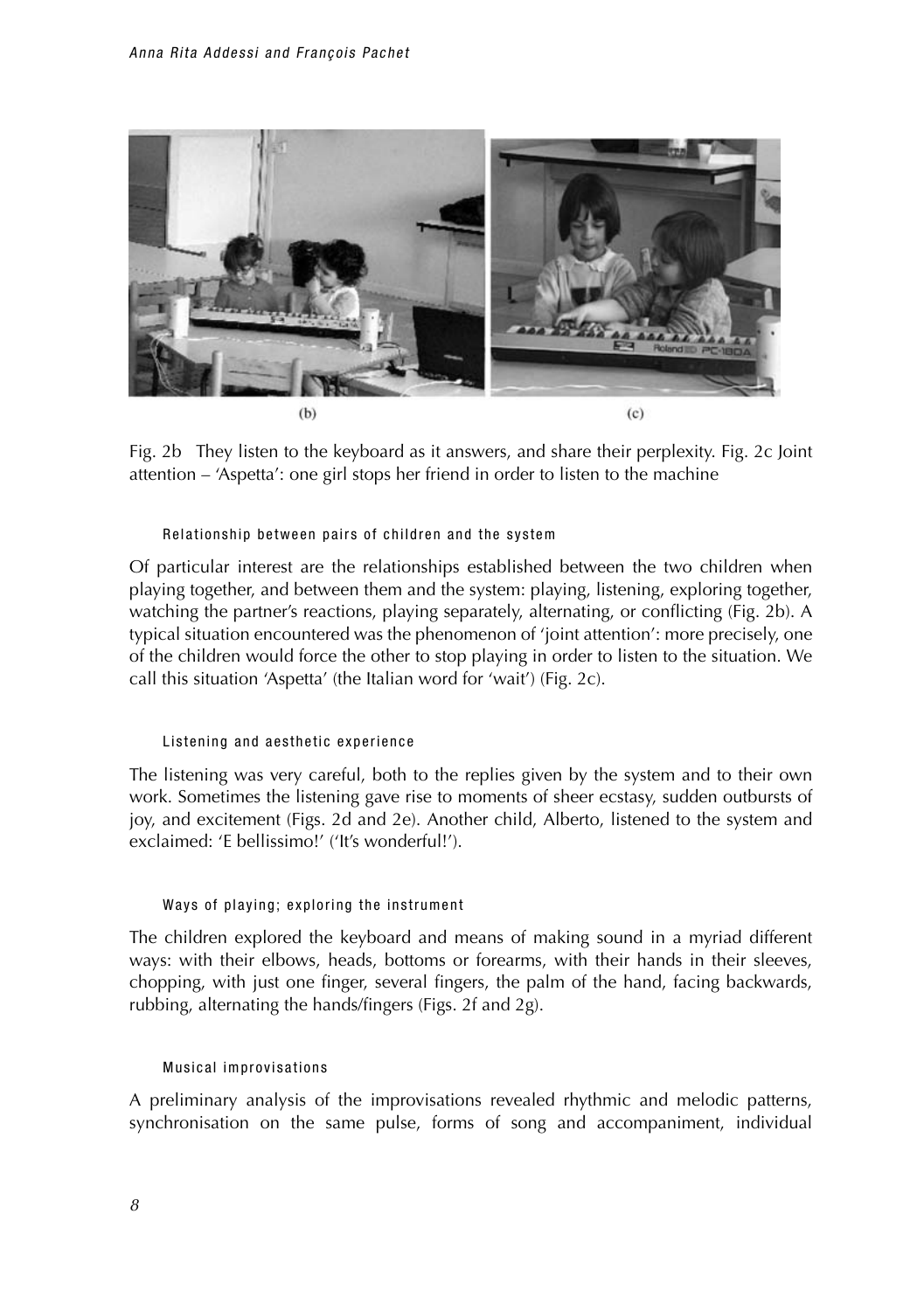

Fig. 2d Listening and ecstasy; Fig. 2e Listening to the Continuator



Fig. 2f Exploring the machine with her elbow...; Fig. 2g ... and with his fist

improvisation styles, brief formal constructions based on imitation, repetition, alternance and contrast.

# **Two case studies: the 'life cycle' of interaction**

The first phase of observation allowed us to observe an initial dynamic curve that moves from *Surprise* (the *Aha effect*) to a phase of *Excitement*, followed by a period of Concentration and analytical behaviour: we called it the 'life cycle' of interaction. In the two case studies we concentrated on the quality of the analytical behaviours and the ways in which the child/computer interaction starts, develops, and ends. We will present the attention span (the time of every 'game') and the dynamic profile of interaction, that is, the development of the interaction over the 3 sessions.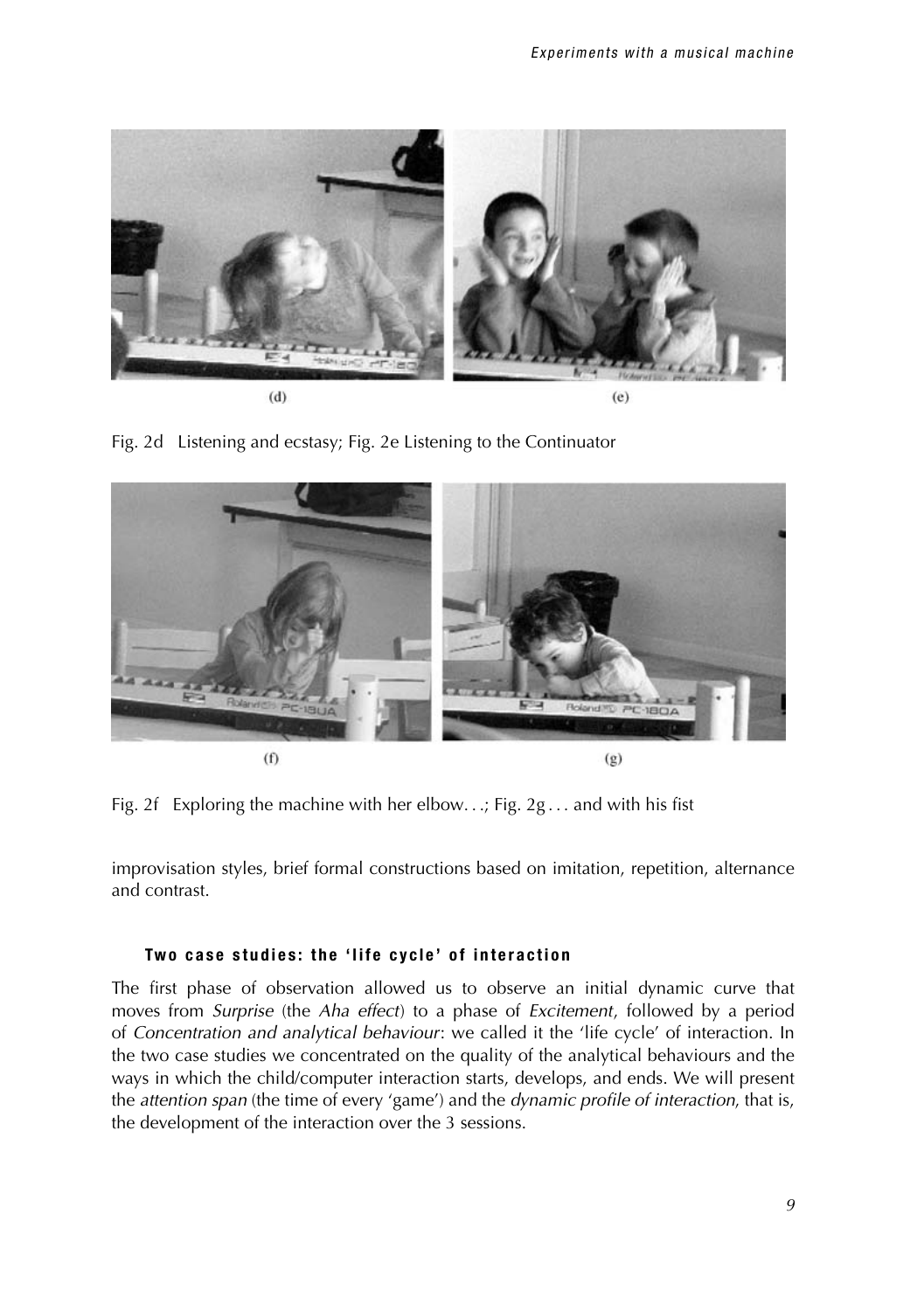### Jerry: case study no. 1

Jerry is 5 years and 10 months old. In the preliminary meeting, he was immediately interested in the 'keyboard that answers', and passed quickly from surprise (Aha effect) to a more careful and analytic approach, commenting aloud: 'It repeats... but isn't exactly the same'. His interest in the new 'instrument' was stimulated, among other things, by a knowledge of musical instruments uncommon in children of this age group: his drawing included a wide range of instruments (drums, guitar, flute, violin, trumpets), and from the parents' questionnaire we learned that he listens to classical music. The 'technological' aspect, on the other hand, seems to have taken second place. He wanted to manage his 'meetings' with the machine by himself. Jerry asked to start the first session in pairs, with the Continuator, and then he asked to stop. In session 3 he asked to start by playing alone with the system.

The order of the 'games' was as follows:

| Session       | Tasks      |  |
|---------------|------------|--|
|               | 4          |  |
| $\mathcal{L}$ | 1, 2, 3, 4 |  |
| 3             | 2, 1, 4, 3 |  |

#### Attention span

By 'attention span' we mean the subjects' tendency to persist in their contact with the objects or activities, irrespective of any underlying aim. Jerry's attention span was measured for each task, as shown in Figure 3. In the first session, Jerry chose to perform only task 4, one of the tasks that lasted the longest. In session 2, though, he clearly preferred task 2, alone with the system, and this was the task that went on for the longest of all, performed with great concentration. In session 3 Jerry was again interested in working with the system alongside a friend, and even though task 2 was again the longest, the difference between tasks 1 and 4 was very small. His attention was almost identical in sessions 2 and 3 when he played alone without the Continuator (task 1), and then with a partner and the Continuator (task 4). Nevertheless, when playing alone Jerry often appeared to get bored, stopping frequently and sometimes waiting for the system to reply.

An unexpected result was the shorter length of the task involving the partner but without the Continuator (task 3), where the children seem to have had less fun and did not listen so carefully. The system therefore appears to motivate not only individual children, but also those working in pairs, thus stimulating the socialisation aspect of the musical experience.

To conclude, then, the attention span analysis would lead us to hypothesise a greater interest on the part of Jerry in the tasks involving the system, especially when playing alone.

# Dynamic profile of interaction

We will now consider the analysis of various fragments that show the dynamic evolution of the interaction between Jerry and the system over the three sessions. Jerry tended to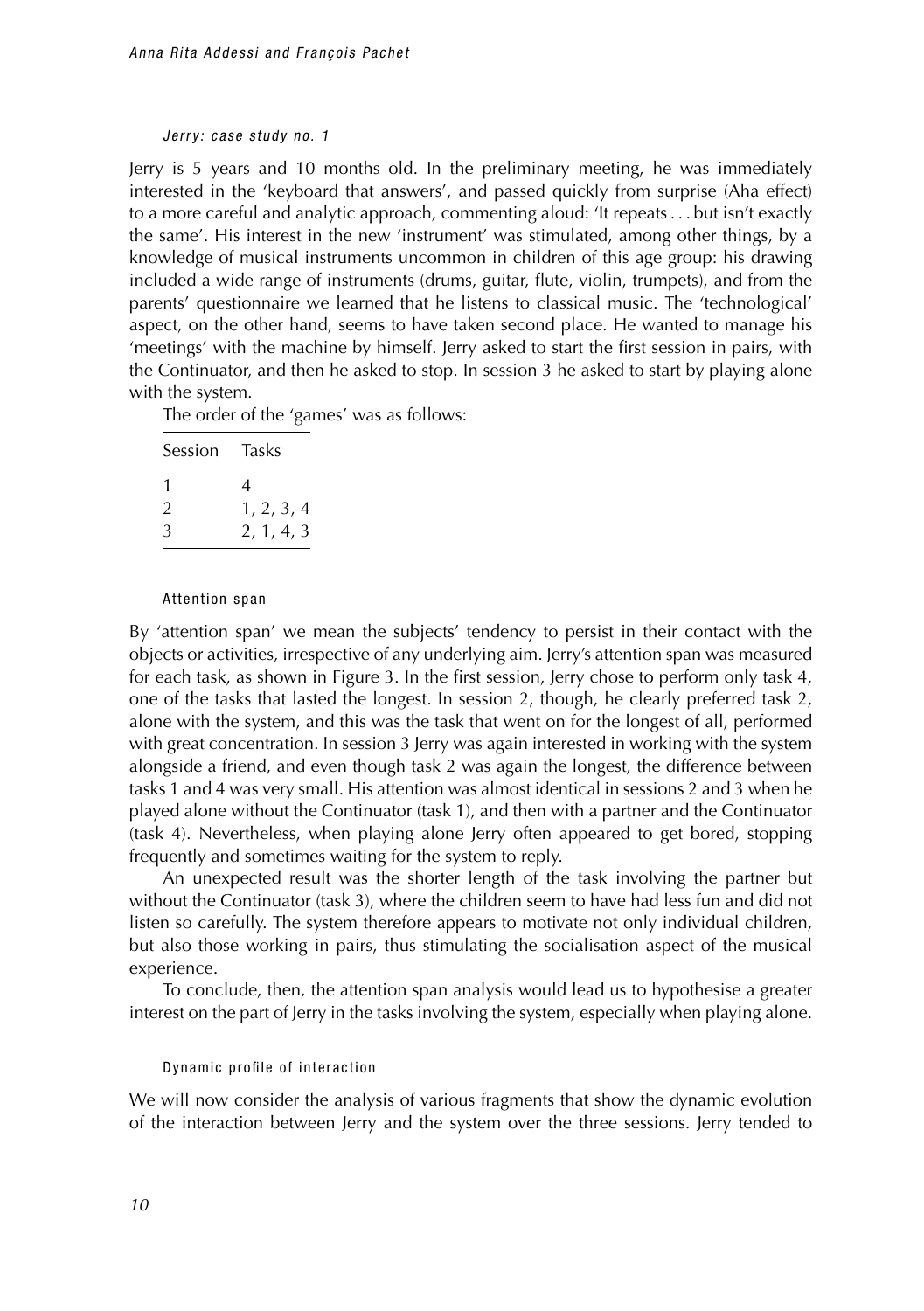

Fig. 3 Jerry's attention span. The session numbers are shown on the horizontal axis, the duration in minutes on the vertical axis



Fig. 4a/b/c Session 2, task 2: (a) Jerry plays with one finger only, then (b) listens to the Continuator, then (c) plays again using all his fingers

start immediately, displaying concentration and analytical behaviour: he observed and experimented with the rules of the system. To illustrate this conduct, we will start with a fragment taken from session 2.

**Concentration and analytical behaviour** Session 2, task 2 (Figs. 4a/b/c). Jerry proceeds by trial and error, respecting the turn-taking with the system. He starts by systematically playing first with his index fingers, then two fingers, then with the palm of the hand, exploring the whole range of the keyboard. The procedure develops in a linear fashion, almost going from the simple (one finger, middle register) to the complex (two fingers, the palm, etc.; middle, low and high registers). He always stops and listens to the system's reply (turn-taking). He listens carefully, unhurriedly, with a concentrated expression. He behaves like an observer introducing variables and trying to understand the results. His relationship with the system might be called 'symmetric', a definition used by Fogel (2000) for the face-to face communication between mother and child. In our particular case, though,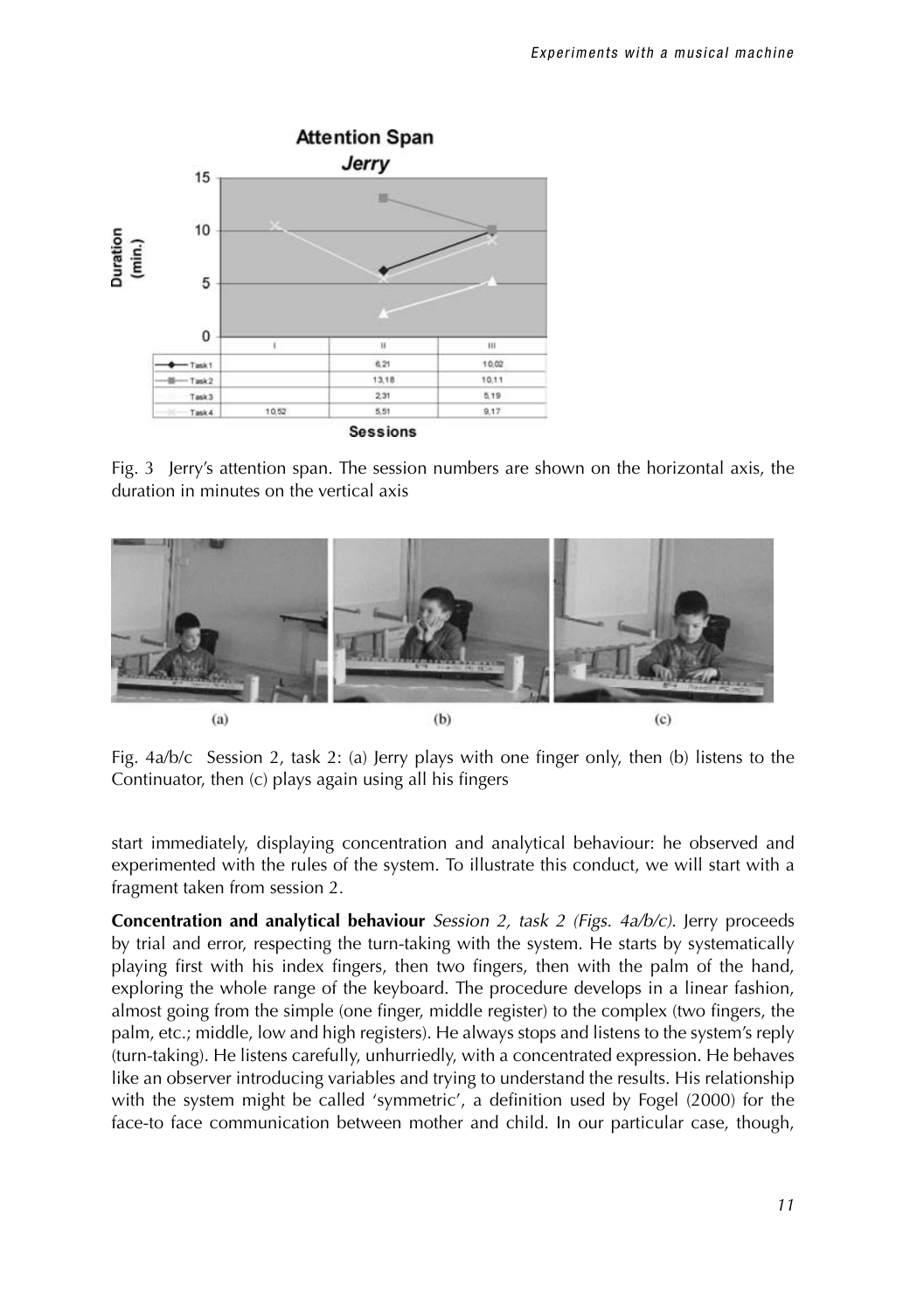

Fig. 4d/e/f Session 2, task 2: (d) Jerry recognises his own notes played by the Continuator, then (e) a musical dialogue starts based on repetition/variation; (f) the dialogue ends

there is not yet any real dialogue between the two partners: Jerry systematically introduces new elements, eager to deepen his exploration of the system, but the replies given by the Continuator do not always reflect Jerry's input.

**Repetition and variation: the dialogue** Session 2, task 2 (Figs. 4d/e/f). After some minutes, Jerry plays one note at random (G, staccato) and is about to fold his arms and listen to the machine's reply, but the Continuator plays back the same note and merely adds the octave (G3–G4). Jerry recognises his own note as in a mirror: he is surprised, looks at the keyboard, lifts his hand and then immediately replies with the same note and a variation (G-G-A-A-Bcluster). This marks the start of a real dialogue based on repetition and variation: Jerry and the system reply to each other and add variations in register, rhythm, modes of playing (e.g. Jerry plays G staccato, Continuator: G-G staccato; Jerry: G-G-A-A-B-cluster, Continuator: cluster/rising arpeggio; Jerry: short cluster, Continuator: cluster, rising 3rd, etc.). This type of interaction gives us a good idea of how the system is able to imitate and vary the child's proposals, and how this aroused in the child a sequence of emotions going from surprise and interest, to curiosity, which encouraged him to turn a random single note (G) into an alternating succession of variants of a rhythmic-melodic cell, making up an interesting, albeit brief, musical dialogue. It is interesting to observe how this type of interaction seems very close to that occurring between an adult and a child: 'in the exchange and vocal games [of the child] with the mother, the maternal voice ... acts as a sound mirror that reflects the vocal experiences of the child and reinforces them' (Imberty, 2002).

In our example, when the system's replies became very varied and the mirror effect vanished, Jerry lost interest, the dialogue ceased, and he asked for the game to stop.

**Listening automatism** Session 3 (Figs. 4g/h). Jerry asks to start the game alone with the system (task 2). He starts a strict dialogue with the system, consisting of exploration, repetition, variation. Jerry plays the first phrase of 'Frère Jacques' (C-D-E-C/C-D-E-C), the system repeats with variations (C-D-E-F-G-A-B . .). During the next game, without the Continuator (task 1), a sort of 'listening automatism' is instigated: Jerry knows the system is not connected, but still plays and then stops, automatically waiting for the Continuator to reply, which does not happen. Jerry starts playing again alone, but still waits every now and then for a reply (e.g. he puts his hand to his ear). A kind of automatic expectation has been instituted. The somewhat sad expression that appears on his face, his head leaning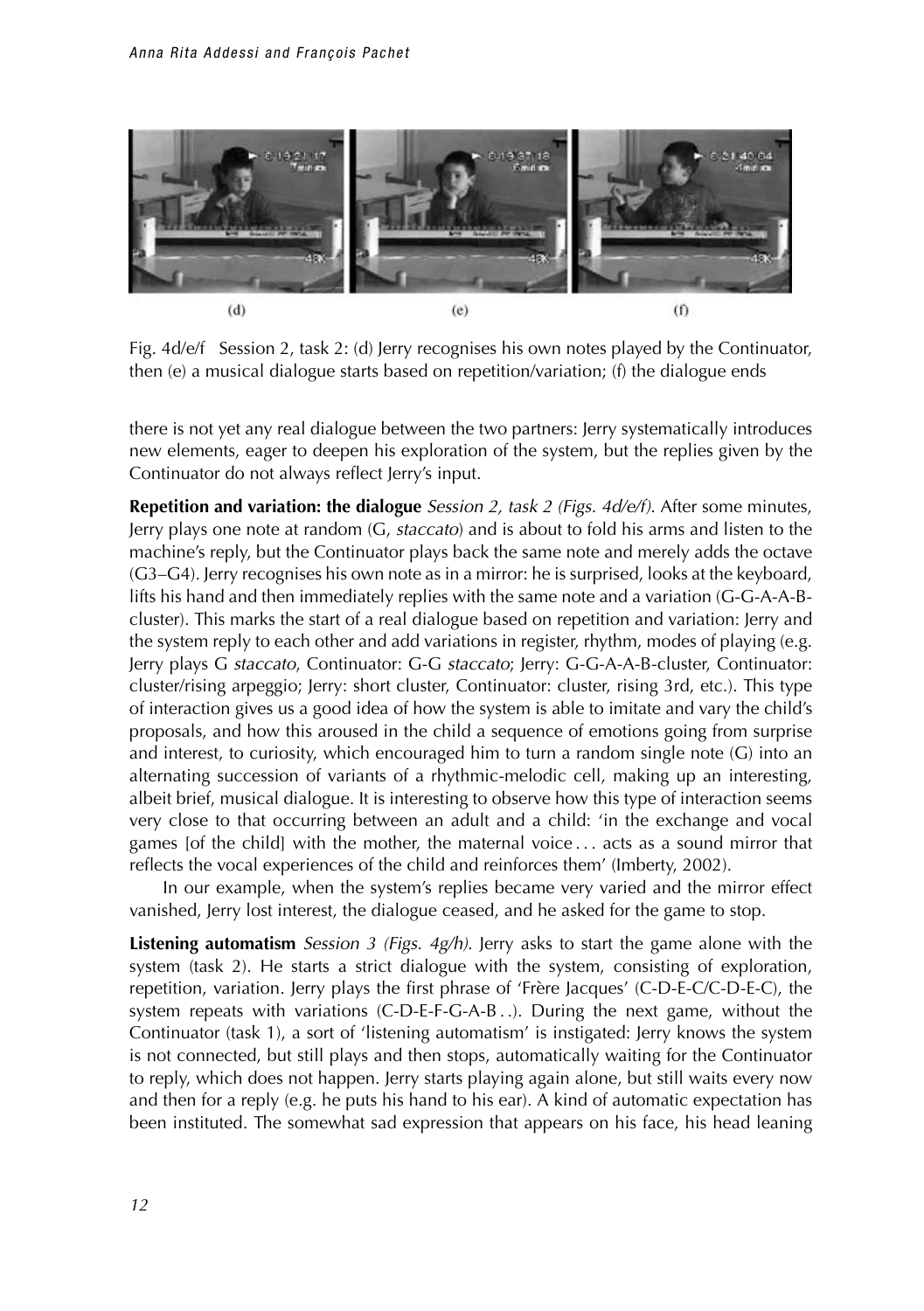

Fig. 4g/h/i Session 3, tasks 2, 1 and 4: (g) Jerry faces the Continuator (task 2); (h) he plays, then listens, but the Continuator does not reply (task 1); (i) Jerry observes the surprise of his friend on hearing the reply of the Continuator (task 4)

on his hand (Fig. 4h), shows his emotional anticipation, part of a more general affective relationship that the children had established with the Continuator, which they treated with care and attention, just like a playmate, as if the machine were human, or at least a living creature: 'it answers by itself' was the most frequent comment heard during the performances of the system. Jerry's sad expression brings to mind certain descriptions of 'attachment' observed in children at school when separated from their mothers. The reference to the theory of attachment is also suggested by applications of this theory in the field of artificial intelligence, for example to the virtual animal-toys Tamagotchi or Aibo (Kaplan, 2001).

**The observer** Session 3, task 4 (Fig. 4i). The interaction continues in the following task (4). Jerry plays with another child. This time Jerry does not only observe the system, but also his friend's interaction with the system: he tells him to play, to wait for a reply from the system, and watches his reaction of amazement. In this phase Jerry shows some moments of excitement.

# Tom: case-study no. 2

Tom is also 5 years 10 months. He soon becomes involved in the sound, and learns very quickly how to interact 'in real time' with all the stimuli that he receives from the system and from the whole set of equipment (computer, loudspeaker, expander, wires). He manages with ease to integrate all the various elements into the games with the keyboard and his partner. Once again the parents' questionnaire provides useful information, telling us that Tom knows how to work the TV and the computer. Very significantly, in his drawing he shows the computer, the wires, the loudspeakers and the expander, just as meticulously as Jerry drew the musical instruments.

The order of the games was as follows:

| 1 | Session       | <b>Tasks</b>                           |  |
|---|---------------|----------------------------------------|--|
| 3 | $\mathcal{P}$ | 2, 1, 3, 4<br>4, 3, 1, 2<br>1, 2, 4, 3 |  |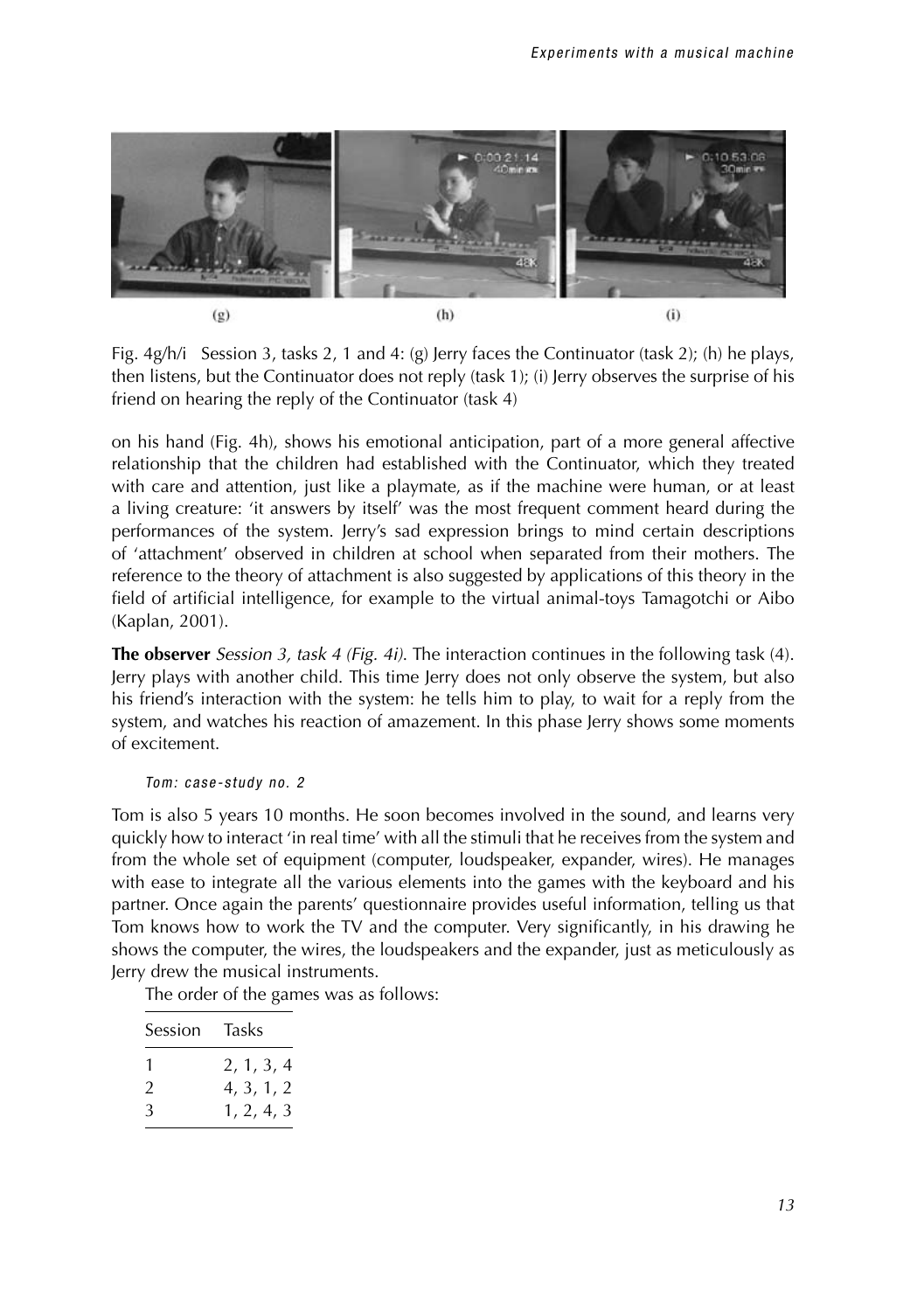

Fig. 5 Tom's attention span. The horizontal axis shows the sessions, the vertical axis the duration in minutes

# Attention span

Right from the first session we can see that task 4 (with another child and the Continuator) lasted the longest (Fig. 5), its duration remaining fairly constant throughout the following sessions, even though the time spent on the other tasks varied considerably: in session 2, task 2 was the longest (of all the sessions), while the length of the others decreased. On the other hand, in session 3 task 2 was much shorter, while the others increased.

The fact that task 4 lasted the longest, not only in sessions 1 and 3 but also in terms of the total overall time for each task  $(1 = 11.11; 2 = 11.52; 3 = 14.22; 4 = 25.31)$ , confirms the trend, already noted in Jerry, that the system enhances socialisation and the sharing of the experience. In Tom's case, task 2 was not always very long but was quite significant in that his attention was completely captured, leading to rich interaction with the machine. Nevertheless, unlike Jerry he showed a general preference for the interaction involving all three participants: himself, his partner and the system.

### Dynamic profile of interaction

Tom soon achieved a good level of dialogue with the system, learning how to make it imitate him and how, in turn, to imitate the system. In the last session, as we can see in the following examples, he reopened his dialogue.

**Surprise and assessment** Session 1, task <sup>2</sup> (Figs. 6a/b/c). He plays a few notes, the Continuator replies. Tom recognises the repetition and shows surprise and excitement. The next reply of the Continuator is much longer than expected and Tom shows disappointment, saying 'It never ends'. He nevertheless waits for the system to stop before playing again, thus respecting the implicit rule of turn-taking. There follows a series of improvisations during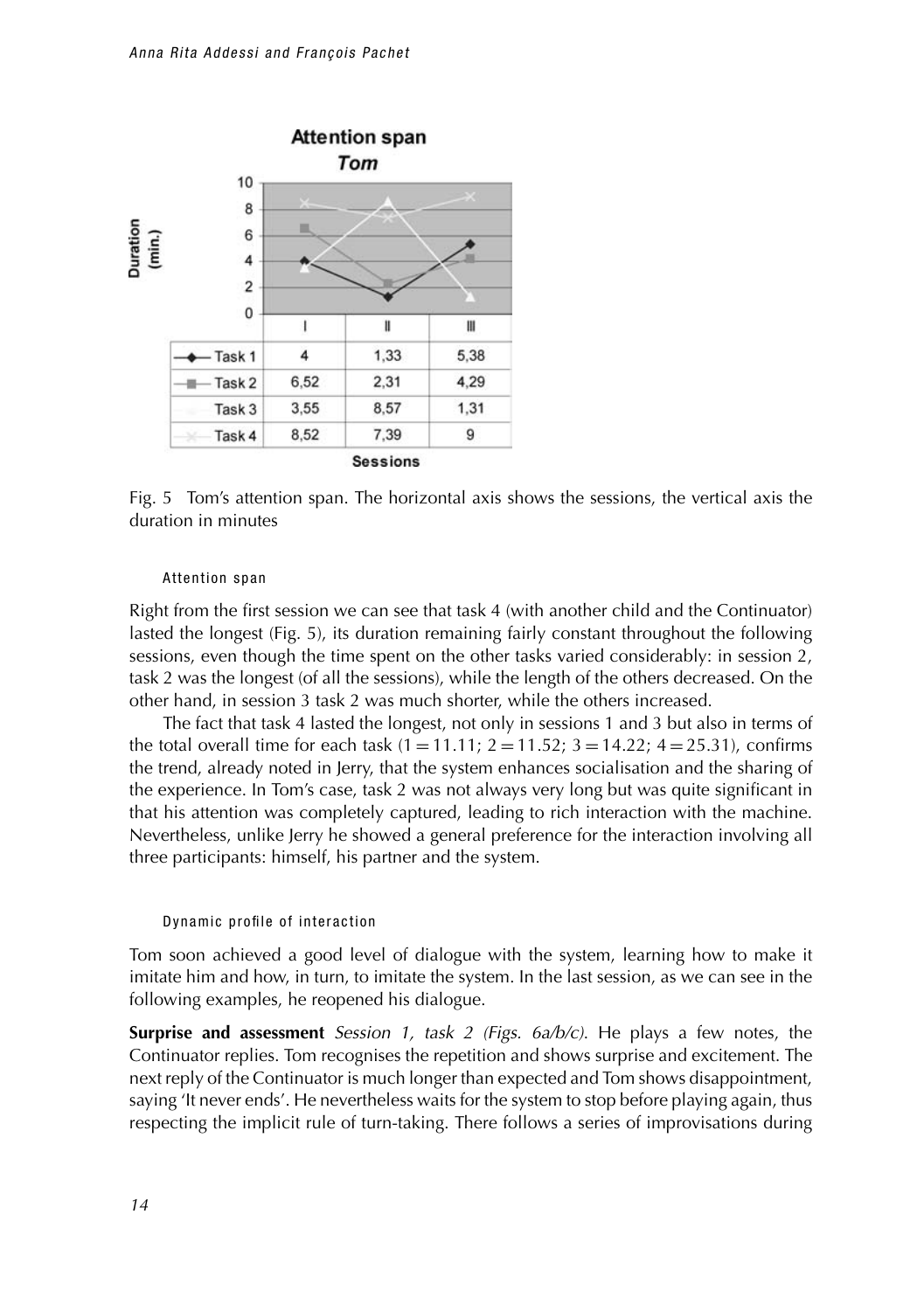

C> 印记的1921ml  $(c)$ 

Fig. 6a/b/c Session 1, task 2: (a) Tom recognises his own notes played by the Continuator (surprise and excitement); (b) Tom listening to the long reply by the Continuator: 'Non si ferma' ('It never ends') (turn-taking); (c) Tom puts his fingers into his ears when the system repeats the same note like a blocked machine

which Tom uses various styles and listens carefully. At a certain point the Continuator begins to repeat the same note continuously, as if the machine were stuck (maybe actually due to an error in the working of the system). Tom notices something is wrong and blocks his ears with an expression of irritation.

**Excitement and learning by 'immersion'** Session 1, task <sup>4</sup> (Figs. 6d/e/f/g/h/i). Tom teaches his friend the rules: play, wait and listen to the reply, as the keyboard 'plays by itself'. An intense moment of interaction begins: they play and listen, bringing their ears closer to the speakers; they play with their hands, heads, bottoms; they even introduce the ringing of a cell-phone into the game. The rules apply, but also listening, touching, discovering, playing, having fun, provoking amazement and pleasure. Tom often imitates his friend. They discover that the system repeats what they play and learn how to make the system imitate them: the most exciting game is to produce strange sounds (brief sequences of strong, fast and irregular clusters) for the pleasure of hearing the Continuator repeat them – just like laughing at your funny faces in the mirror. The moment of excitement also becomes the moment of learning (learning by 'immersion': Maragliano, 1999).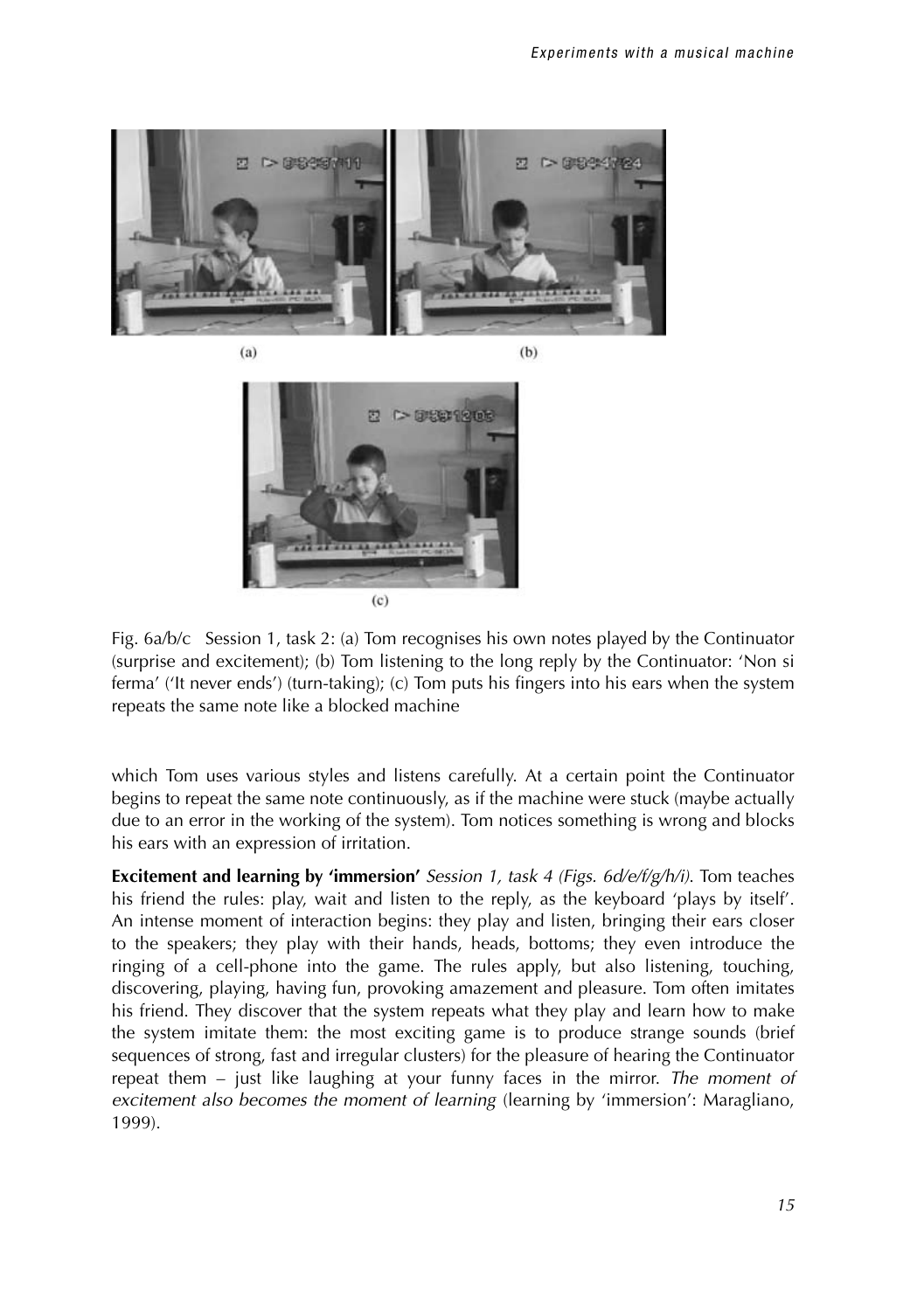

Fig. 6d/e/f Session 1, task 4: (d) Tom stops his friend and teaches him the rules of the system and turn-taking: 'Suona da sola' ('It plays by itself'); (e) They use the ability of the system to imitate the sounds they produce in order to enjoy themselves: they play funny sounds with the aim of (f) exciting and sharing the excitement, listening to the equally funny reply by the Continuator



Fig. 6g/h/i Various interactive conducts of Tom and his friend: (g) They listen to the speakers, (h) play the keyboard, with the Continuator and the phone; (i) they both play and move their heads in synchronisation

**'Dead moments'** Session 2, task <sup>4</sup>. During this phase Tom and his partner interact with the system, but from afar. They speak to each other while the Continuator is playing, as if not wanting the system to hear them. They then approach the machine, look beneath the keyboard, and 'bite' the wires. They begin to play again, but not together; they pause, Tom plays restlessly, his partner seems to be looking for something, makes several attempts on the keyboard, plays with his head, his behind, tries out some short rhythmic and melodic patterns, the system replies with just a few notes, while Tom looks through a book. The interaction could be said to be passing through a moment characterised by a slowingdown in the turn-taking, a discontinuity of attention, irregular exploration and a sort of disorientation. The function of this moment is perhaps to allow the children to readjust their approach to the interaction, which is soon taken up again with a new type of game. We have called this phenomenon the 'dead moment', or 'readjustment', due to its functional similarities with what Stern speaks of, using the same terms, as a period of adjustment in the interaction between mother and child (Stern, 1985).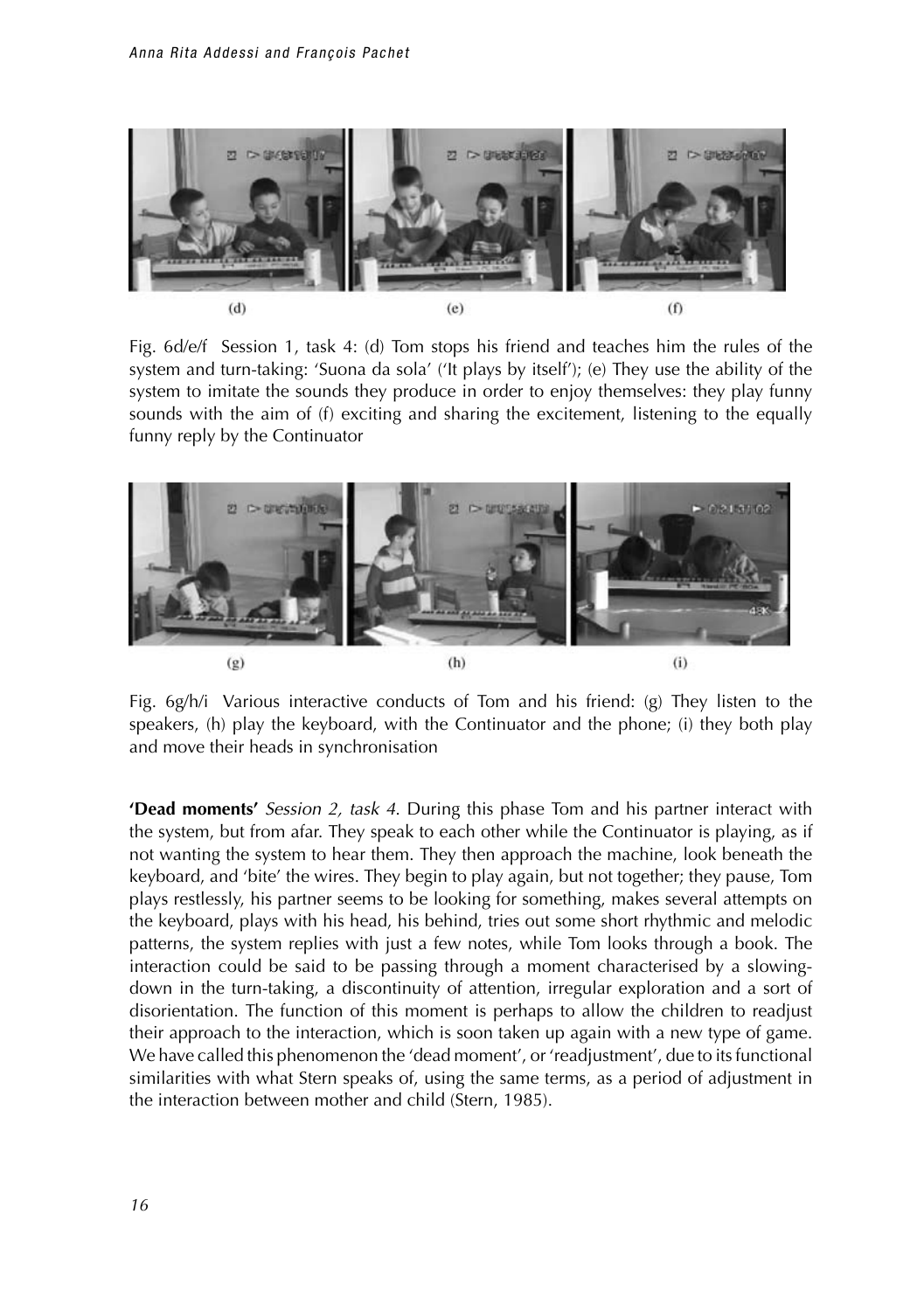

 $(j)$ 

Fig. 6.j From turn-taking to role-taking: Tom plays the C5 just played by the system in reply to the C1 played by Tom (session 2, task 2)

From turn-taking to role-taking Session 2, task 2 (Fig. 6.j). Tom plays with more concentration and analytically; he tries to understand the system by looking at the screen of the computer. He plays short musical improvisations. He does not explore, he immediately creates music with the Continuator: they play short rhythmic and melodic patterns, repeat and elaborate them, then play short but complex musical phrases. At a certain point he moves towards the lower register and plays C1. The system responds with C4-A5. Tom recognises that the system has played the same note as he had but at a higher register and says 'High'; he then goes to the upper register and, imitating the system better than the system had done with his proposal, plays C5, and then goes away saying 'Finished', while the Continuator plays Bb-A.

Tom has understood the system, has played with it, has learned to make it imitate him and to imitate the system. It is here, then, that we observe a transition from turntaking, the alternation between two interlocutors, to role-taking, i.e. the moment when one of the two interlocutors takes the partner into account and as a consequence regulates their own behaviour according to that of the other. Children are, for example, able to adapt their language when speaking to children younger than them (Emiliani & Carugati, 1985).

**'Attunement' and climax** Session 3, task <sup>2</sup>. Tom begins the last session by playing energetically, the Continuator replies with similar intensity; Tom relaunches softly and delicately, the Continuator responds with soft and slow notes. For a while they adapt to each other, not with exactly the same notes, but adopting the same 'mode' of playing and following the sequence of question – answer – relaunch. A written description, time frame analysis, and formal structure of the dialogue are provided in Figure 7.

What strikes one most of all in this sequence is the regularity in the timing of each turn, and the fact that both 'partners' follow the same dynamic pattern: first forte, then decrescendo and weak, and finally forte again. The overall effect, underlined by the expressions appearing on Tom's face at each step, is one of strong initial impetuosity that is slowly subdued, becoming softer and calmer, but then returning to the initial energy, and concluding with a reinforcement. It is interesting to note the formal structure of the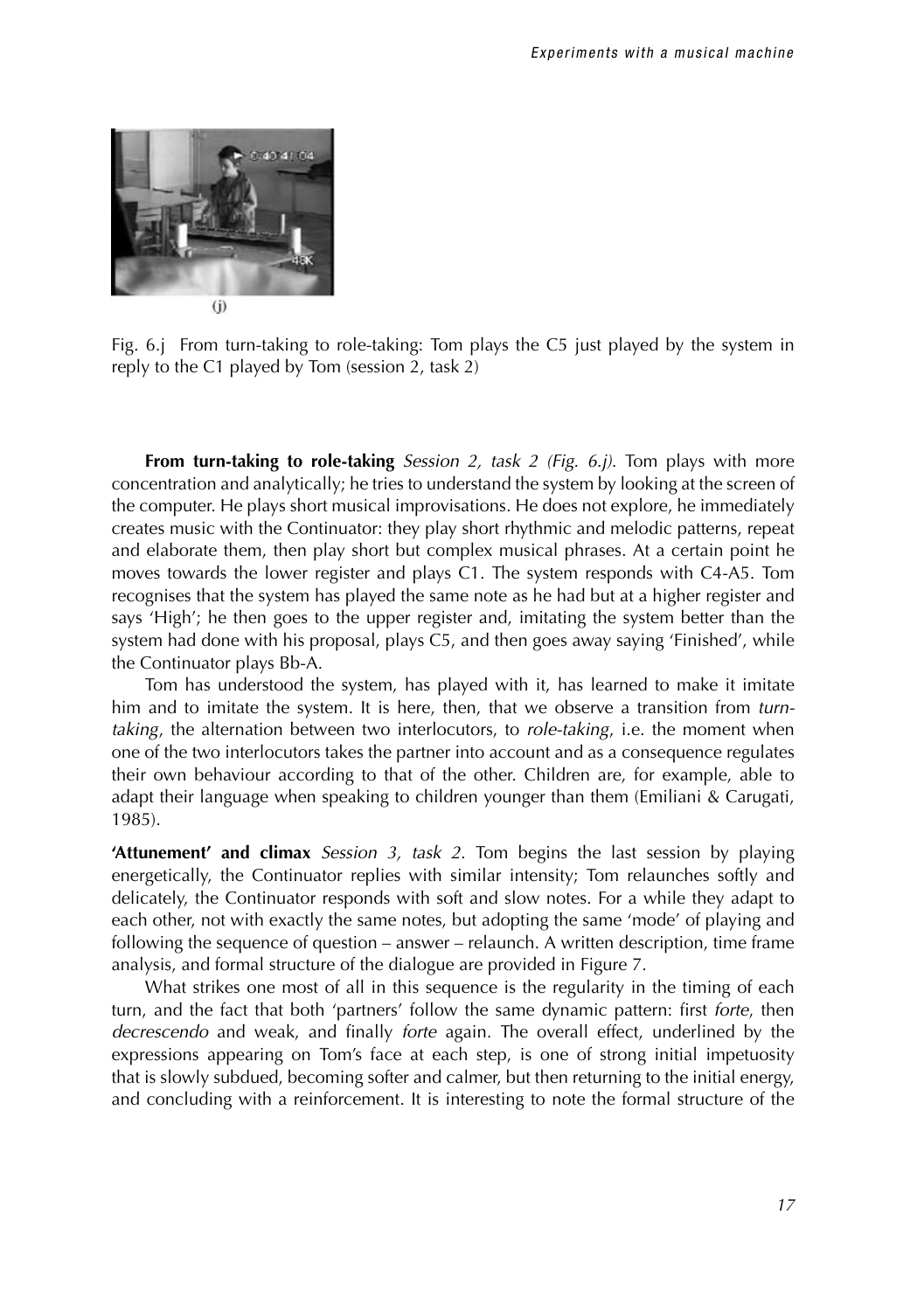# Total time: 37 seconds.

The turns last around 1 second each, apart from the last ones, which take about 5 seconds each. A very short pause (less than 1 second) sometimes precedes Tom's turn.

| sec. | <b>Written description</b>                                                                                                                                                                                                   | <b>Formal structure</b>       |
|------|------------------------------------------------------------------------------------------------------------------------------------------------------------------------------------------------------------------------------|-------------------------------|
| 0.00 | Tom starts by playing energetically with a cluster of<br>notes, forte the Continuator replies with a loud<br>cluster short pause                                                                                             | $a + a$                       |
| 0.03 | Tom repeats the same thing so does the Continuator                                                                                                                                                                           | $a + a$                       |
| 0.06 | Tom plays a glissando, again loudly the Continuator<br>plays a few notes, loudly short pause                                                                                                                                 | $b + b'$                      |
| 0.09 | Tom plays two glissandos simultaneously,<br>decrescendo the Continuator plays a short sequence<br>of several notes, continuing the decrescendo short<br>pause                                                                | $b'' + b'''$                  |
| 0.12 | Tom delicately plays 1 note <i>ppp</i> , in the middle<br>register, and listens to the Continuator's reply: two<br>notes, ppp, in the lower reg                                                                              | $c + c'$                      |
| 0.15 | Tom starts playing note clusters again, energetically,<br>agitated, forte The Continuator replies with loud<br>clusters                                                                                                      | $a + a$                       |
| 0.17 | This type of exchange is repeated three more times<br>Tom listens to the 'angry' reply and proceeds with an<br>irritated and defiant expression on his face. He puts<br>too much energy into his playing and hurts his elbow | $a + a$<br>$a + a$<br>$a + a$ |
| 0.26 | The 5th time Tom's input is much longer, then he gets<br>up to look at the computer screen The Continuator's<br>reply is also longer                                                                                         | $a' + a'$                     |

Fig. 7 'Attunement' sequence

overall dialogue:

**A**  $(a + a a + b + b' b'' + b''')$  $B(c + c')$ **A'**  $(a + a a + a a + a a + a a' + a')$ 

We are witnessing the creation of a true and proper musical sentence, with questions and answers, repetitions of short phrases, intermediate variations in dynamics and density, giving rise to an overall ternary structure, ending with a finale that presents all the qualities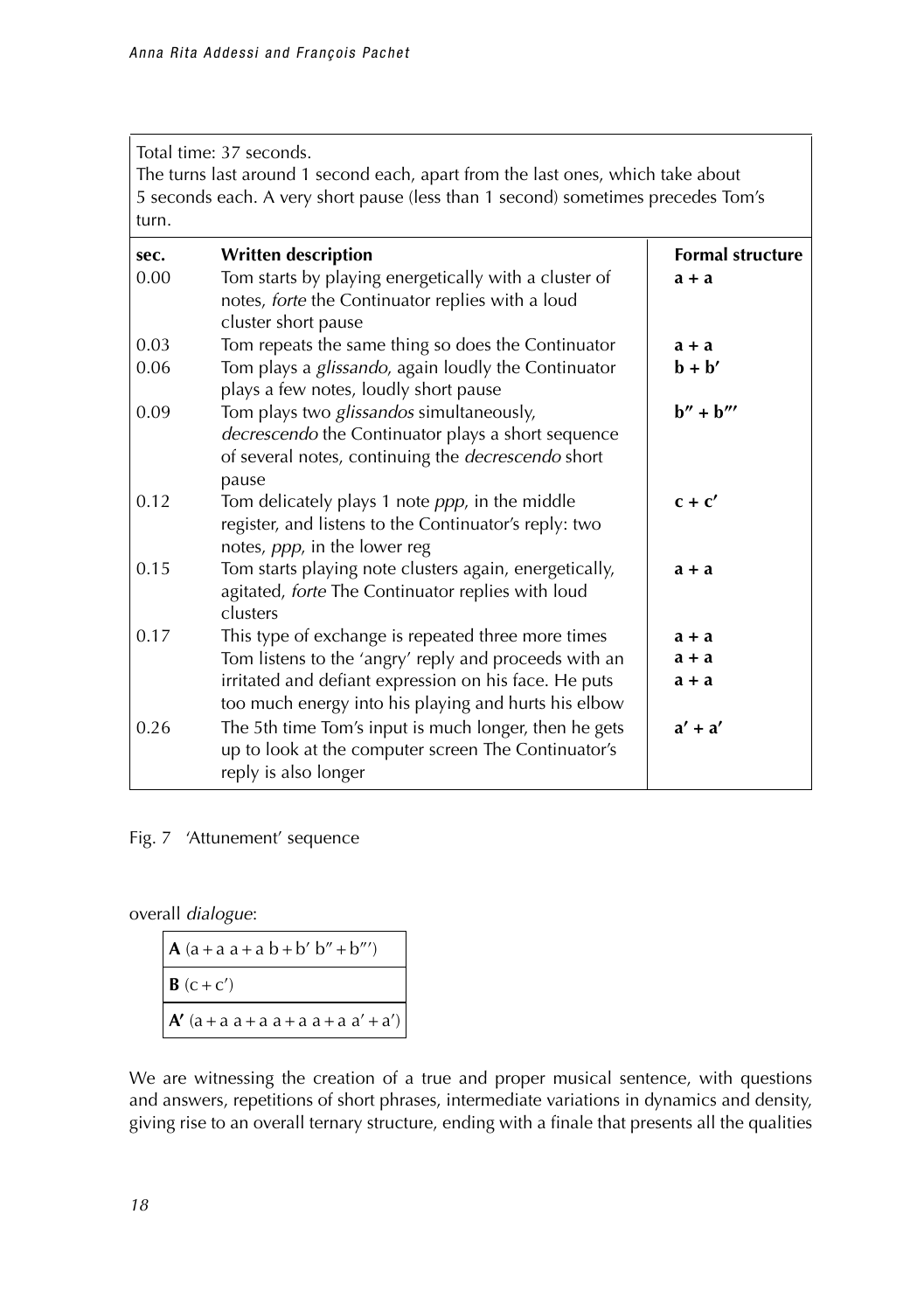

 $(k)$ 

Fig. 6k Session 3, task 2 – climax: Tom plays and moves quickly between the keyboard and the computer

of musical finali: repetition, increased intensity and longer duration. The musical structure has its origins in the form that the dialogue between Tom and the Continuator takes on over time: the rules governing the interaction (turn-taking, regular timing turns, imitations, variation, contrast) also become musical rules.

In this sequence, the system seems able not only to mirror the notes played by the child, but also to some extent to reflect his affective and dynamic profile. We would not, of course, wish to infer that a machine could have the intentionality of a human. What allows the machine to behave in this way is also the speed with which it is able to adapt to the child's input and to produce a suitable reply. Without this ability a situation such as the one described above could not exist.

Since we are not simply dealing with a matter of repetition/variation, but rather with a situation that is more complex on account of the dynamic, formal and temporal aspects taken into account, where musical form and emotional experience proceed in a reciprocal and parallel fashion, we have called this phenomenon 'attunement', due to certain similarities with the 'affect attunement' described by Stern in the interaction between mother and child. This phenomenon features a type of imitation that is not simply the repetition of the manifest behaviour of the child, but is to a large extent transmodal, being based on the correspondence of a state of mind (inferred or directly understood), and is a process that takes place extremely quickly, with regular timing turns. The three dimensions of such correspondence are essentially musical qualities: intensity (vocal or kinetic), rhythm and form (Stern, 1985).

After this phase of 'attunement' the dialogue is resumed. Tom gets up, jumps from the computer to the keyboard, and his movement is mimicked in the music he and the system play (Fig. 6k). Delightful and amusing to see, it is truly a moment of genuine creativity. Tom is no longer exploring the system, they are making music together – a real jam session.

**Relaunching** Session 3, task <sup>4</sup>. In the final session, Tom relaunches the repeated notes that he had considered a fault in the machine during the first session. A threesided interaction is set up based on this musical idea: sequences of two notes repeated rapidly, slowing down, speeding up, followed by clashes between the groups of notes played by Tom in the middle range and single notes repeated in the high register by his partner, interspersed with occasional moments of synchronisation when they both follow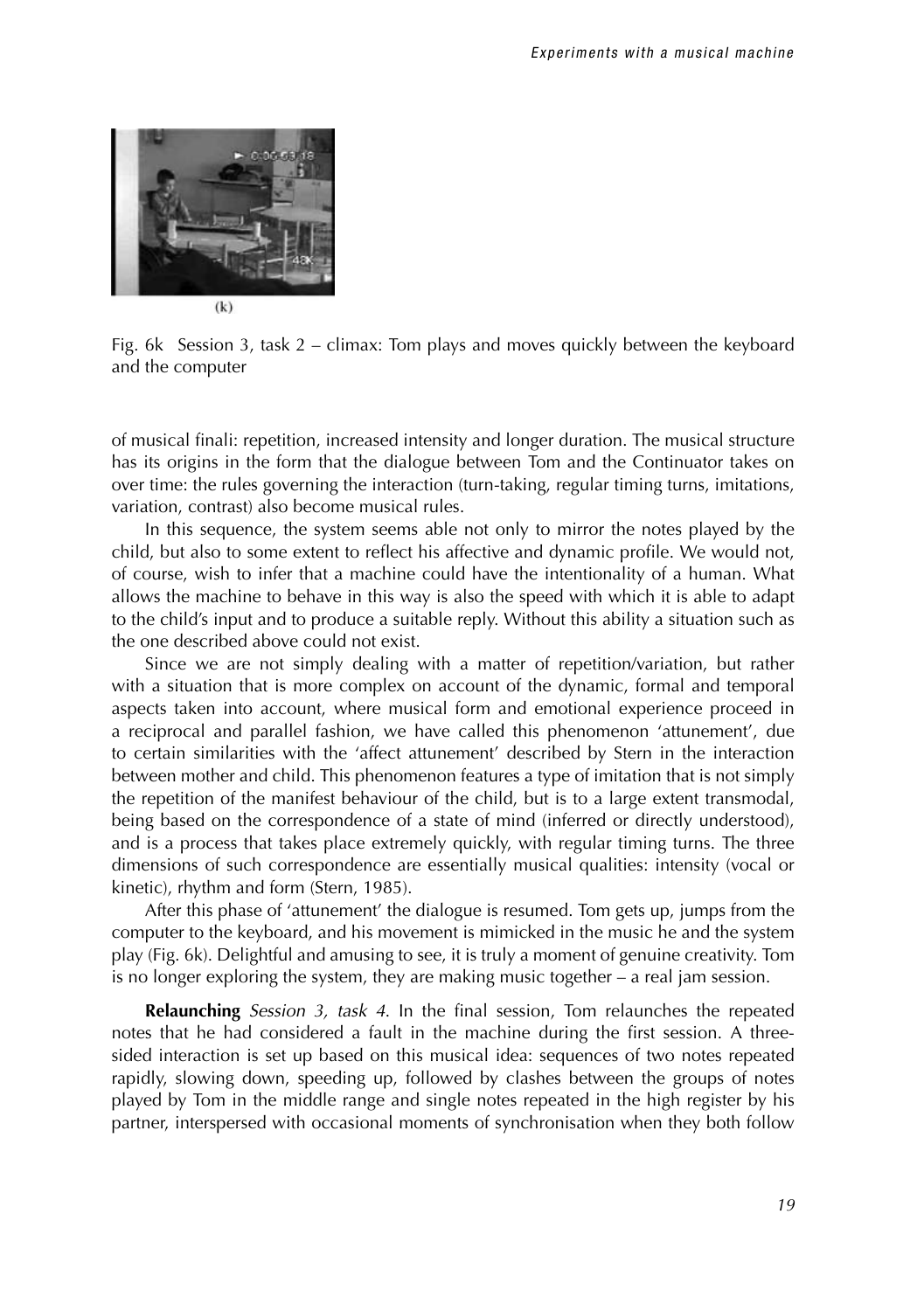

Fig. 6l Session 3, task 4: Tom and his friend are defusing the 'bomb' (Roland expander) under the table. They play and watch the lights on the screen of the expander

the same pulse. The Continuator replies with a long sequence using a single repeated note, which stimulates the children and prompts them to carry on with this new musical idea. It is interesting to see how Tom develops a musical idea that stemmed from an error of the machine, thus turning it into a 'creative error'.

This particular performance of task 4 provides a good instance of 'scaffolding', where the Continuator not only re-proposes the musical ideas to the child who first produced them (as happened in the individual sessions), but also 'refracts' them on the other partner, and in so doing encourages both children to contribute to the building up of an overall musical construction. This is a fine example of how to set up group improvisations.

The session concludes with a relaunching of the previous explorations, interspersed with pauses when they discuss what to do. Their finale offers a triumph of technology: the Roland expander, with its lights, becomes a bomb to be defused (Fig. 6l).

# Discussion

In the two case studies presented above we can observe an interaction between the children and the system that builds up over time, passing through various dynamic states which do not necessarily follow a linear order. We shall now underline the significant aspects of these two cases, interpreting them in the light of developmental theories and more especially of musical development in children. The interpretation of these two case studies allows us to give some answers to the questions raised at the beginning of this paper regarding the nature of interaction between a child and a machine, especially with the particular system used in this experiment.

### Nature of the interaction

The two case studies would suggest that the Continuator is able to develop interesting child/computer interaction, very similar to that between humans. This phenomenon seems to have its origins in the ability of the system to replicate the musical style of the children. The interaction based on repetition/variation allows the children to organise their musical discourse, passing, as in the case of Tom, from exploration to genuine musical invention. In particular, we note that the moment of climax arrives when the two partners adapt to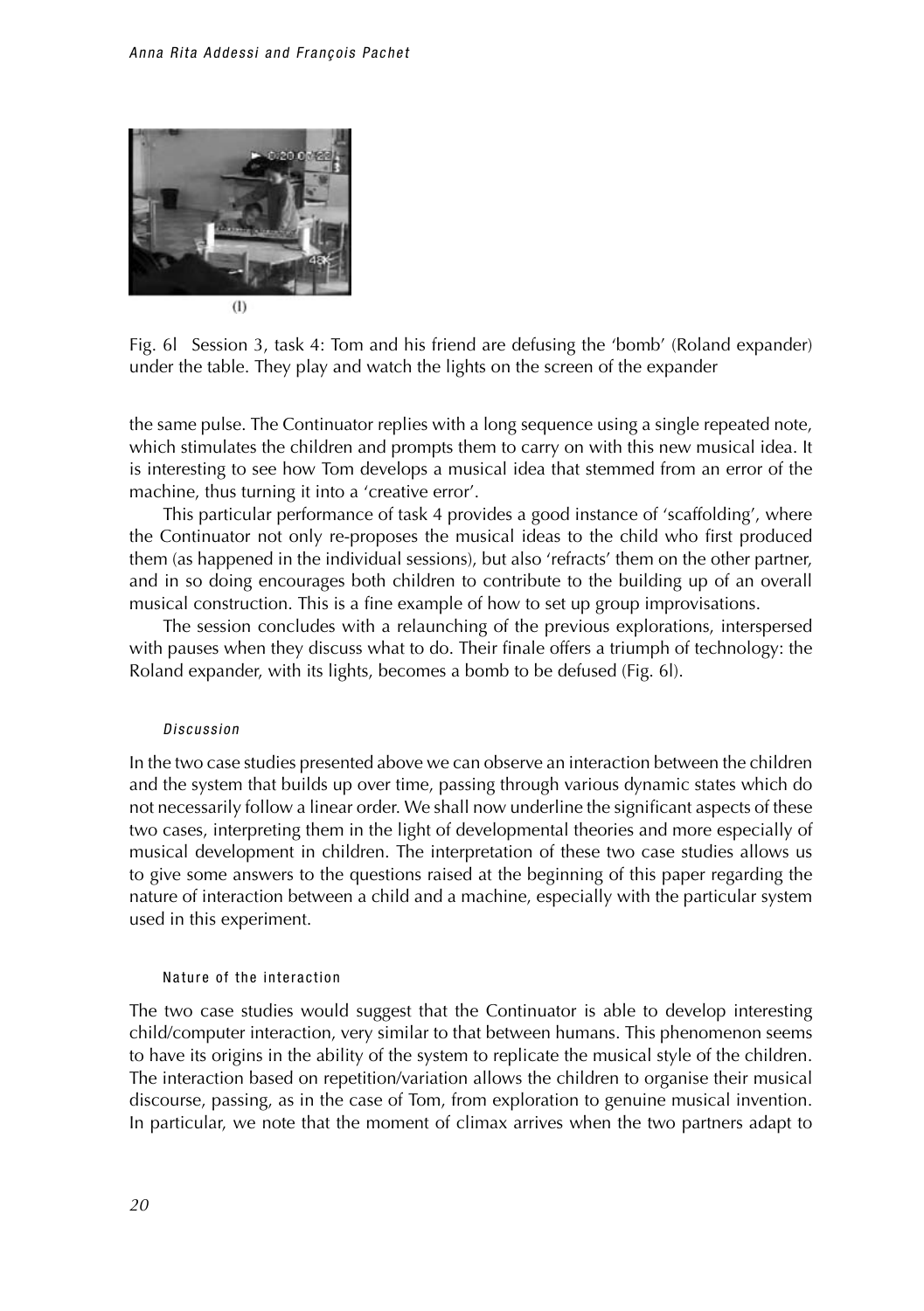each other's 'style' of producing sound and accelerate the times of the turn-taking; once this has been achieved the interaction is concluded, almost like a gesture of liberation from the accumulated tension. A similar structure based on repetition and variation, pauses for readjustment, and temporal dynamics has also been observed by Stern (1985) in the vocal relationship between mother and child, and by Imberty (2002) in the field of music. Similar interactions have been observed recently in young children and adults playing a xylophone (Young, 2004): this kind of interpersonal dimension is a potential source of musical creativity for young children. The very fact that the interaction is so similar to that of humans may perhaps explain why the children find it so exciting: just like in cartoons, where the thing they like most is that 'it seems real because it's fake' (Mattia, 3 years old, in Mazzoli, 2001).

In fact, despite the apparent simplicity of the mechanism, the Continuator generates very complex reactions, where the children are expected to form judgements about 'self' and 'other', and to assume the point of view of the other in order to judge their own self. In the literature these passages are considered crucial for the building of the child's self: the Continuator, by means of its mirror effect, could be said to represent the construction of a 'musical' self, or, in the words of Turkle (1984), a 'Second self', where not only the machine seems to 'think', but also think like the user.

### Rules of the system and musical rules

The children learned the rules of the system: it replies by playing alone, it replies when you stop playing (turn-taking), repeats what you play, repeats with variations (or 'errors'), is capable of establishing a dialogue made up of repetition/variation, it does not always respect the rules, you can teach the system, and the rules of the system can be taught to others. During this process the children reacted if the system did not respect the rules: Tom showed disappointment when the system began to repeat the same note like a blocked machine, and corrected it when it repeated inaccurately what he had played. In the end, though, he reused an error of the system, the repeated notes, to invent music.

We observed two kinds of learning style. In the first case study Jerry learned the rules of the system in a 'linear' way, moving from the simple to the complex, by trial and error; in the second case Tom learned to use the system by putting all his senses into his involvement with the system and other instruments, and as a result the moments of excitement and learning coincided. We are witnessing two different styles of learning, which have been defined as 'linear' and 'by immersion'. The former is more typical of the technologies associated with writing, such as books, while the latter is more linked to multimedia technologies (Maragliano, 1999; Mazzoli, 2001). In both cases the system has stimulated a learning strategy for problem solving: during the interaction the children not only identified the problems of interacting with the system, including the rules governing musical language, but discovered a solution to these problems too.

# In pairs or alone, with or without the Continuator

The two tasks involving the system gave rise to the longest attention spans and showed how most children reach a stable level of attention characterised by a strong and continuous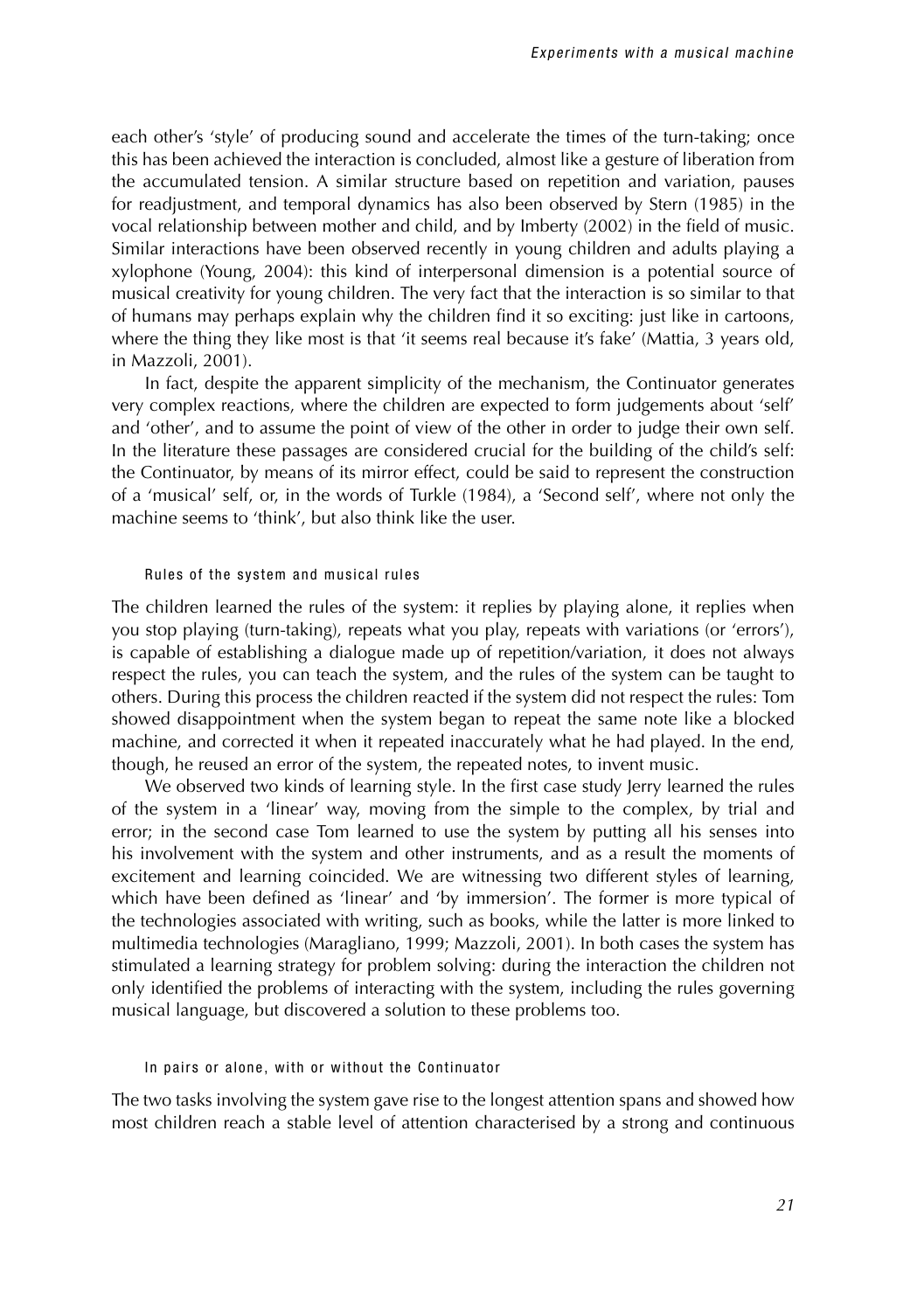interest in the interaction. The time also increased considerably in task 4 when the two children played with the system. The system therefore appears not only to motivate individual children, but also children working in pairs, thus stimulating the socialisation aspect of the musical experience. These data, together with the phenomenon of Surprise and Excitement observed, could be interpreted as signs of intrinsic motivation that stimulated the children's interest and pleasure in using the machine and its musical and interactive games. From a pedagogic point of view this aspect is of utmost importance since it stimulates learning and creativity, as well as encouraging an interest in musical instruments, which are normally less attractive to such young children (McPherson, 2002).

### Listening

The listening conducts are particularly rich and varied: concentrated, analytical, but also symbolic and creative. The children often 'dramatise' the sounds they hear, giving them a narrative form or an expressive representation. We can see here an important difference regarding the educational strategies of mirroring, modelling and scaffolding described by various authors, where the sound is just one perceptual channel among others. In our case hearing is the main channel, and at times the only one, through which the children communicate with the system. This factor gave rise to some particularly careful and prolonged bouts of listening, encouraging the children to 'think in sound'. A further significant aspect is the quality of the children's listening to their own productions while they played, heightened by the interactive element that encourages them to listen carefully so as to compare their own pieces with the reply and new proposal of the system, and to identify repetitions and differences. As has already been reiterated many times in the world of teaching, listening to one's own musical productions while playing is one of the main objectives of music education (Delalande, 1993; Frapat, 1994). The quality of the child's explorations, improvisations, compositions and performances depends essentially on the child's ear, and it is this aspect that prompts the child to reproduce an invention, vary it, play with the variation and create special effects.

### Music-makers with style

The system stimulated and reinforced conducts of an explorative type, during which the child's actions were coordinated with the purpose of exploring the new partner, and which were characterised by the systematic introduction of new and different elements. But it also prompted inventive conducts, where the aim of the child's actions appeared to be to elaborate particular sounds and musical ideas and to undertake a dialogue with the system through the sounds.<sup>2</sup> Both in the exploration and in the improvisations themselves, we can see very personalised styles in the children's approach to producing sounds, in their handling of the instrument and other equipment, and their working out plans of action to satisfy their own goals. The Continuator is able to reinforce these individual styles, and allows them to develop and evolve. We have observed that the 'teaching method' is based on turn-taking and regular timing turns, on the strategies of mirroring, modelling and scaffolding, and on starting up 'affect attunement', intrinsic motivation, collaborative interaction and joint attention. One of the most interesting aspects is that the invention is,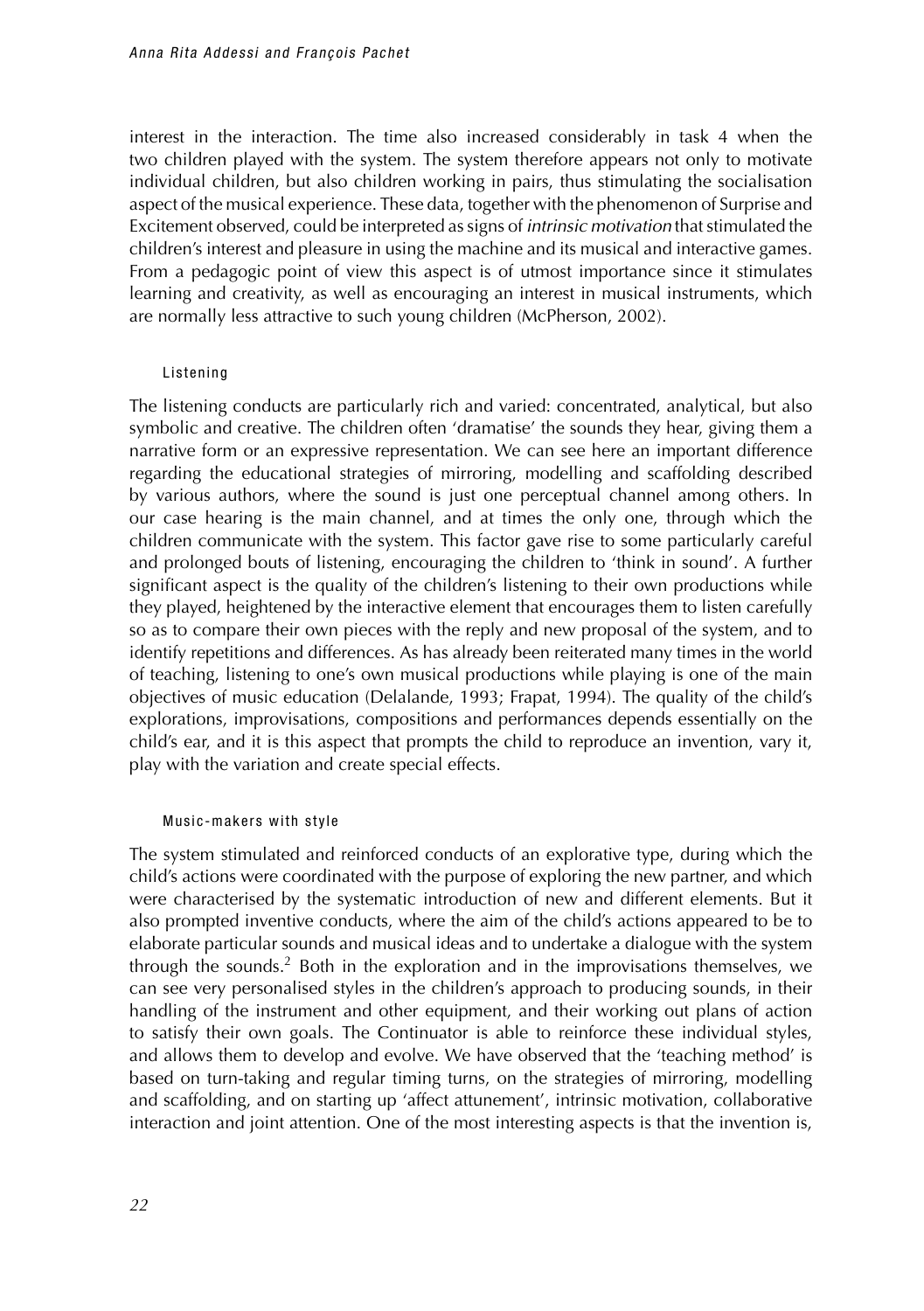in the end, not individual but collective: the child is playing along with the machine, in a pair, like two musicians improvising together. In case study 2, in particular, we see how the system teaches the child to play with it, by guiding him from exploration towards musical invention, just like a real teacher. The analysis of these two case studies has provided us with a basis on which to perform a systematic study of the improvisations of the other children who participated. The way the children play also shows their stylistic competence, not only as listeners, as previous research has found (Addessi et al., 1996; Hargreaves & North, 1999; Marshall, 2001), but rather as music-makers: Tom played standing up, moving a lot, his sleeves pulled down over his hands, displaying an intense physical relationship with the instrument; Jerry always played while seated, in a composed state. The questionnaires tell us that Tom's father is an expert in rock music, whereas Jerry listens to classical music.

### The Continuator as a flow machine

Finally, in case study 2 it is possible to recognise the conditions described in the theory of flow by Csikszentmihalyi (1990): distractions are excluded from the consciousness; action and awareness are merged; there is immediate feedback to one's actions; step by step, the activity becomes autotelic. The notion of flow defines the so-called 'optimal experience' as a situation in which people obtain an ideal balance between skills and challenges. We can say that in both case studies a balance between challenges and skills is achieved. Other states can also be described in terms of the balance between skills and challenges, such as anxiety or boredom, but the flow state is fundamental in order to develop creativity. We might think of the Continuator as a flow machine in the sense that it produces a response corresponding to the skill level of the user (see Pachet & Addessi, 2004 for further discussion).

# **Conclusion**

In this paper we have presented a study carried out at the University of Bologna about children working with a particular interactive system, the Continuator, created at the Sony-Computer Science Laboratory in Paris. We have described the setting in which our observation took place and offered an analysis of two case studies. The results provide some important categories for further observation and interpretation of data and make it possible to formulate various hypotheses about the nature of the interaction between children and interactive systems, in particular between children and the Continuator.

The Continuator would appear to be able to elicit interesting child/computer interaction, and seems to activate interactional microsystems similar to those observed in infant/adult communication (we refer in particular to Stern, 1995 and Imberty, 2002), but with a more mechanical and computational approach (Turkle, 1984), which would perhaps explain why the children found it so exciting. The system's ability to maintain the children's attention for long periods of time, remarkable for this age, together with the phenomenon of Surprise and Excitement observed, suggest that while interacting with the system the children reach high levels of well-being and creativity, similar to those described in the theory of flow (Csikszentmihalyi, 1990). As such, the Continuator is just one instance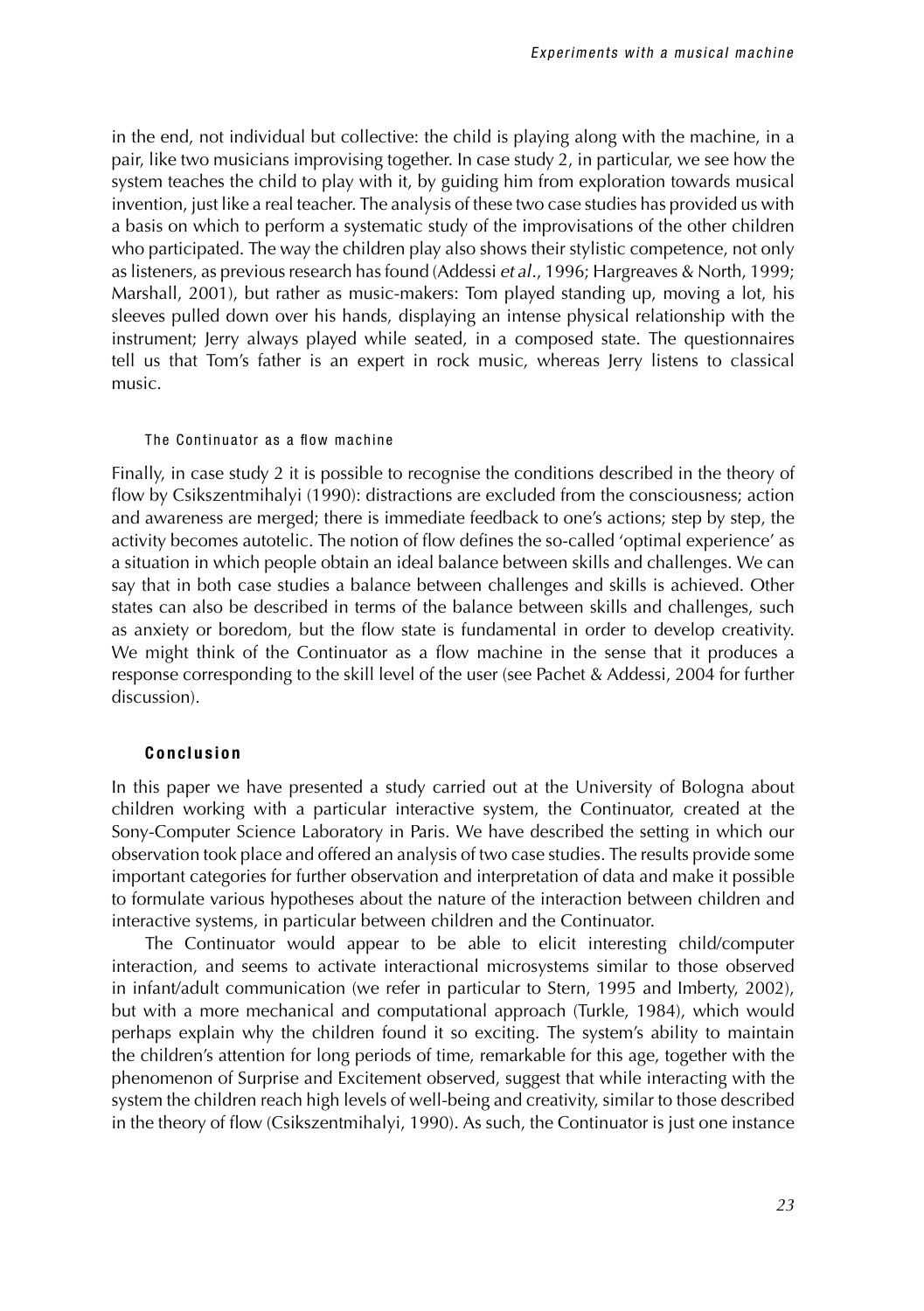of a larger class of systems that could be called reflective, in which users can play with virtual copies of themselves, or at least agents who have a mimetic capacity and can evolve in an organic fashion. We believe that most of the interesting properties highlighted in our experiment probably stem from this particular characteristic. From this point of view, the system has proved to be an excellent research tool for studying the genesis of the processes of invention and musical interaction in children.

From a pedagogical point of view, one of the most significant results is that the children are helped to develop very attentive listening skills, as well as creative musical conduct and a personal music improvisation style, based on their own ability and musical knowledge. This, in our opinion, is no small result, since despite its great importance, the teaching of improvisation is still rarely tackled in Western formal music education (McPherson, 1994; Kenny & Gellerich, 2002).

As far as the use of new technology for the purposes of music education is concerned, we think that the encouraging results obtained were also due to other features of this kind of system. A full analysis of the properties of reflective interactive music systems as tools for enhancing creativity can be found in Pachet (2004). We shall limit ourselves here to pointing out some of the most obvious features. First of all, the children only interact by playing, without other graphic or mechanical interfaces (e.g. mouse, buttons, switches, etc.). The system therefore possesses the properties of transparency, involving 'a shift from the representation of music to the music it self' (Folkestad et al., 1998: 95), and reflection, in the sense that it is the system itself that helps the user to understand the mechanism of interaction. Second, it avoids the monotony of mere repetition: inane repetition has been indicated as one of the negative aspects of many automatic systems (De Kerckhove, 1993). Third, it is not programmed with fixed musical objectives (e.g. ear training, chord recognition, etc.), and therefore fosters the pleasure of not knowing what will happen. Finally, the children's timing seems to be respected: the overall interaction remains fluid, passing through moments of serious concentration, but also moments where the interaction dwindles. Furthermore, the children are able to interrupt the game when they want, thus preserving the factor of 'distance' between child and machine, vital from an aesthetic and pedagogic point of view (Bertolini & Dallari, 2003).

We are now preparing an observation grid to analyse the performance of all the children that took part in the protocol and to check the categories established so far, including the influence of age. We are analysing the musical improvisations in detail and checking all the psychological states described by the theory of flow.

In the light of these results, the project foresees the experimentation of new protocol for interaction and new variants to be applied to interactive reflective musical systems. We believe an approach consisting of the close integration of psychological experiments and system design to be very productive and one that should be pursued.

### **Acknowledgements**

We would like to thank the director, the teachers, the children and their parents of the Scuola Materna Statale 'La Mela' (Bologna, Italy); Simona Carlotti, Laura Ferrari and Nicoletta Rossi for their help in realising the protocol; Fabio Regazzi from the University of Bologna for technological assistance.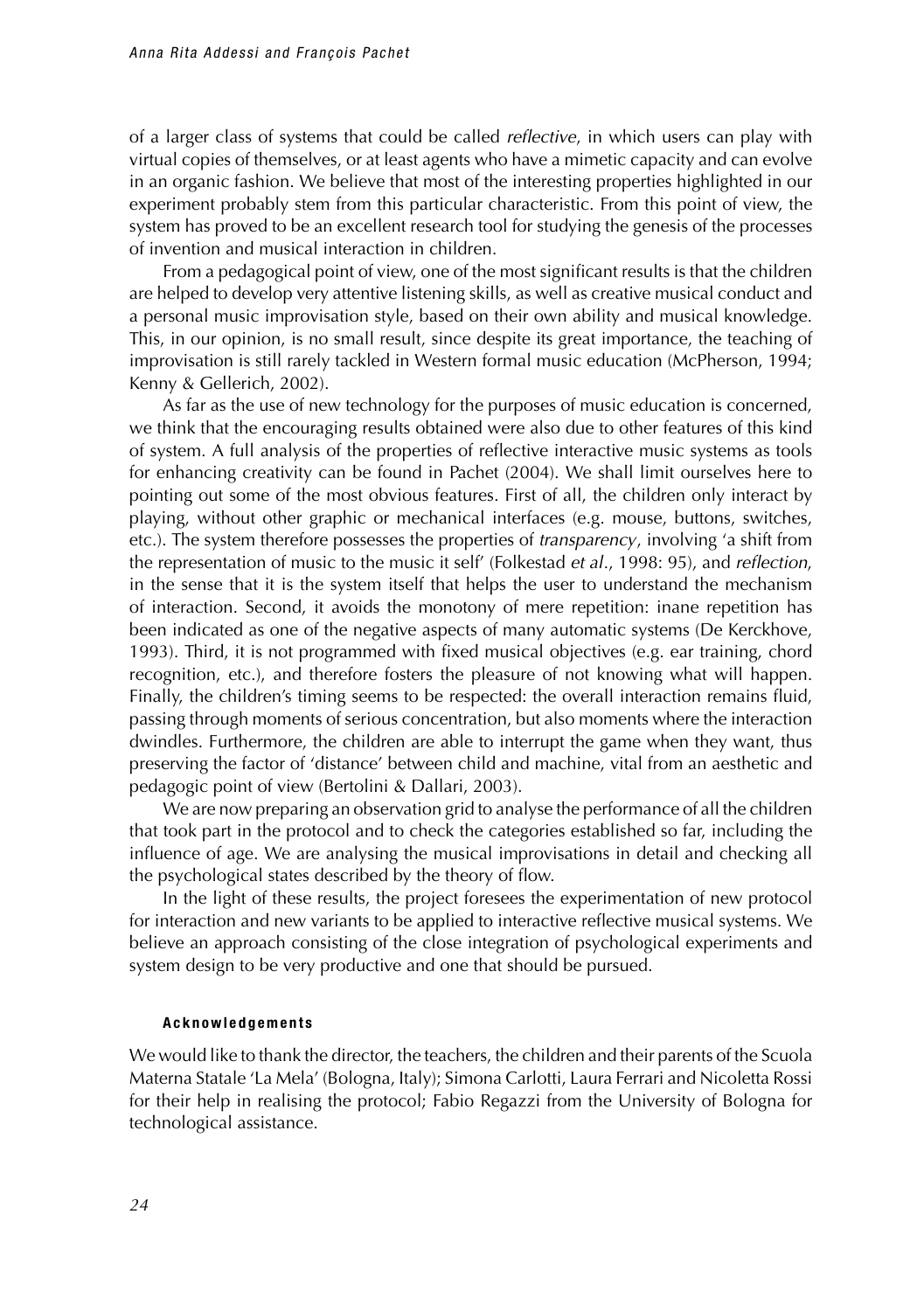### **Notes**

- 1 French: conduite; Italian: condotta; German: Betragen; English: conduct. The term appears above all in the literature of countries with Latin-based languages and is often used as a synonymn of 'behaviour'. However, 'It can be distinguished from the latter in that behaviour refers to the set of habitual actions and reactions of an organism in an environment where objective observation is possible, whereas conduct refers to a deeper interior level where these actions and reactions originate' (Galimberti, 1992: 214). Piaget defines conducts as the 'behaviours, including the conscience' (Piaget & Inhelder, It. 1970: 7). In the musical field the concept has been used by Delalande (1993): 'Reasoning in terms of conduct as opposed to behaviour means trying to understand the function of the acts. When someone picks up their instrument, prepares to play and then plays, what are they looking for, what do they expect from this set of coordinated actions? It is the purpose itself that helps us define the musical conduct' (p. 45).
- 2 The distinction between exploration and invention is not always clear cut, and from a theoretical point of view scholars are not in agreement on this matter. Our standpoint is based primarily on what we have observed, and takes inspiration from the differences proposed by Delalande (1993) and Frapat (1994) between exploration and invention, and by Kratus (1994) between exploration and development.

#### **References**

ADDESSI, A. R., BARONI, M., LUZZI, C. & TAFURI, J. (1996) 'The development of musical stylistic competence in children'. Bulletin of the Council for Research in Music Education, **127**, 8–15.

- BERTOLINI, P. & DALLARI, M. (2003) 'A proposito di giudizio estetico e mass media', in A. R. Addessi & R. Agostini (Eds.), Il giudizio estetico nell'epoca dei mass media. Lucca: LIM.
- CAMAIONI, L., BASCETTA, C. & AURELI, T. (1988) L'osservazione del bambino nel contesto educativo. Bologna: Il Mulino.
- CAMURRI, A. & COGLIO, A. (1998) 'An architecture for emotional agents'. IEEE Multimedia, October, 2–11.

CSIKSZENTMIHALYI, M. (1990) Flow: The Psychology of Optimal Experience. New York: Harper & Row.

DE KERCKHOVE, D. (1993) Brainframes: Mente, tecnologia, mercato. Bologna: Baskerville.

DELALANDE, F. (1993) Le condotte musicali. Bologna: CLUEB.

- EMILIANI, F. & CARUGATI, F. (1985) Il mondo sociale dei bambini. Bologna: Il Mulino.
- FOGEL, A. (2000) 'Oltre gli individui: un approccio storico-relazionale alla teoria e alla ricerca sulla comunicazione', in M. L. Genta (Ed.), Il rapporto madre-bambino, 123–57. Roma: Carracci.
- FOLKESTAD, G., HARGREAVES, D. J. & LINDSTRÖM, B. (1998) 'Compositional strategies in computerbased music-making'. BRITISH JOURNAL of Music Education, **15**, 1, 83–97.

FRAPAT, M. (1994) L'invenzione musicale nella scuola dell'infanzia. Bergamo: Junior (first published 1990). GALIMBERTI, U. (1992) Dizionario di Psicologia. Torino: UTET.

GROUPE DE RECHERCHE MUSICALE (GRM) (2000) La musique électroacoustique, CD-ROM, INA-GRM.

- HARGREAVES, D. J. & NORTH, A. C. (1999) 'Developing concepts of musical style'. Musicae Scientiae, **3**, 193–216.
- IMBERTY, M. (2002) 'Il bambino e la musica', in J.-J. Nattiez (Ed.), Enciclopedia della Musica, **2**, 477–95. Torino: Einaudi.
- IRCAM-MUSICLAB (2002) <sup>6</sup> Interactive Music Applications for Music Teaching in the National Education, http://www.ircam.fr/produits/technologies/multimedia/musiclab-e.html.
- KAPLAN, F. (2001) 'Artificial attachment: will a robot ever pass Ainsworth's Strange Situation Test?', in S. Hashimoto (Ed.), Proceedings of Humanoids 2001: IEEE-RAS International Conference on Humanoid Robots, 125–32.
- KENNY, B. J. & GELLERICH, M. (2002) 'Improvisation', in G. McPherson & R. Parncutt (Eds.), The Science and Psychology of Music Performance: Creative Strategies for Teaching and Learning. Oxford: Oxford University Press.